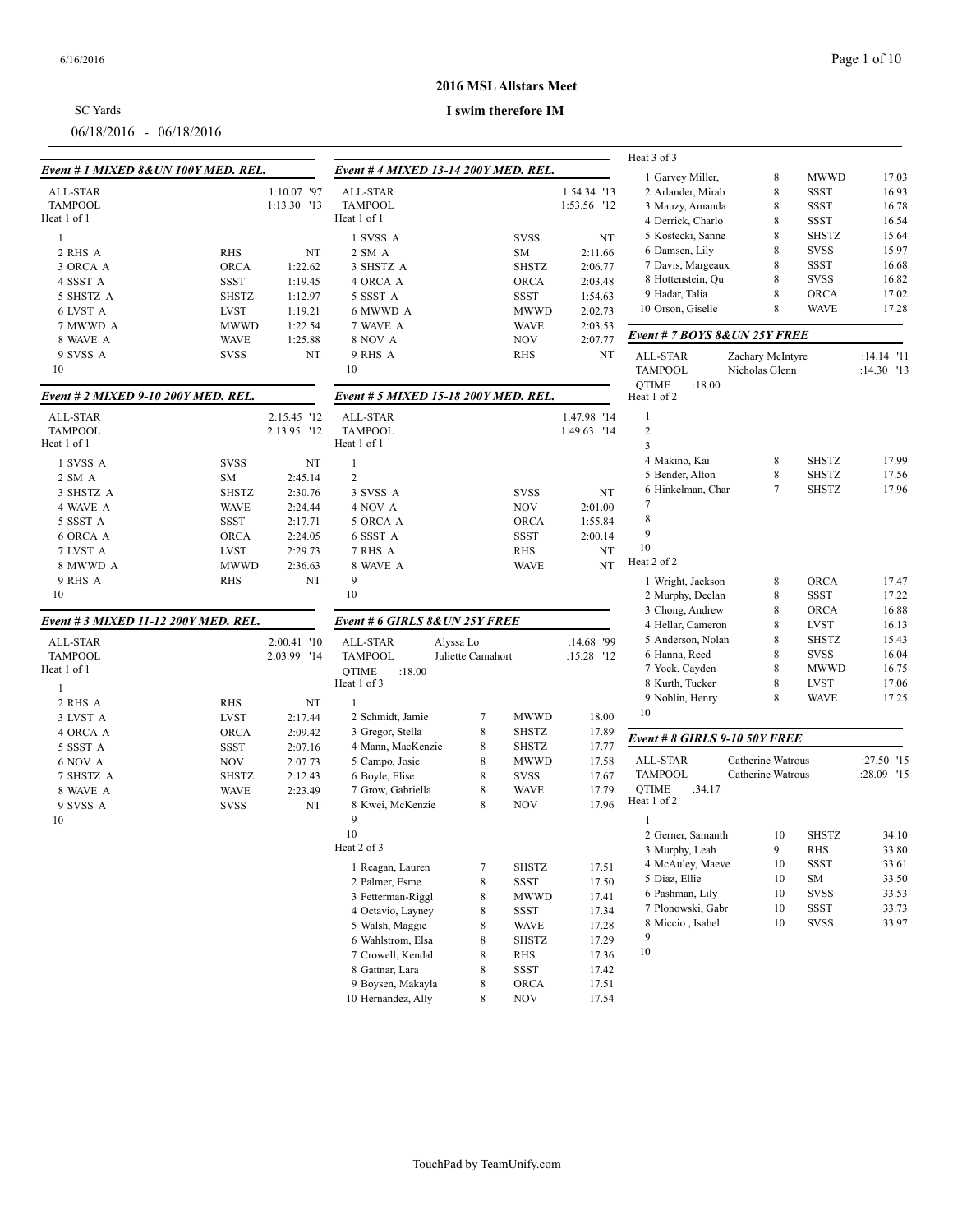| SC Yards                  |  |  |  |
|---------------------------|--|--|--|
| $06/18/2016 - 06/18/2016$ |  |  |  |

### **2016 MSL Allstars Meet**

| Heat 2 of 2                     |                  |              |            | Heat 2 of 3                        |                |                            |                |                                 |                 |              |            |
|---------------------------------|------------------|--------------|------------|------------------------------------|----------------|----------------------------|----------------|---------------------------------|-----------------|--------------|------------|
| 1 Raitt, Aoife                  | 10               | <b>SSST</b>  | 32.89      | 1 Moll, Hailey                     | 11             | <b>SSST</b>                | 30.40          | Event # 12 GIRLS 13-14 50Y FREE |                 |              |            |
| 2 Hovey, Loretta                | 10               | <b>SHSTZ</b> | 32.40      | 2 Janku, Helena                    | 12             | <b>WAVE</b>                | 30.19          | ALL-STAR                        | Elizabeth Rosen |              | :25.09 '07 |
| 3 Jordan, Sara                  | 9                | <b>WAVE</b>  | 32.37      | 3 Hare-Leiva, Bel                  | 12             | <b>SVSS</b>                | 29.84          | <b>TAMPOOL</b>                  | Annie Whalen    |              | :25.80 '12 |
| 4 Palfy, Anna                   | 10               | <b>ORCA</b>  | 31.80      | 4 Davis, Malia                     | 12             | <b>ORCA</b>                | 29.83          | <b>OTIME</b><br>:28.75          |                 |              |            |
| 5 Morris, Sara                  | 10               | <b>SVSS</b>  | 29.89      | 5 Grubb, Natasha                   | 11             | <b>SHSTZ</b>               | 29.46          | Heat 1 of 2                     |                 |              |            |
| 6 Frender, Adella               | 10               | <b>WAVE</b>  | 31.30      | 6 Plante, Anna                     | 12             | <b>SSST</b>                | 29.77          | $\mathbf{1}$                    |                 |              |            |
| 7 Fahrner, Cather               | 10               | <b>ORCA</b>  | 31.90      | 7 Jarvie, Olivia                   | 11             | <b>SVSS</b>                | 29.83          | $\sqrt{2}$                      |                 |              |            |
| 8 Cassidy, Claire               | 10               | <b>LVST</b>  | 32.39      | 8 Yamini, Thalia                   | 11             | <b>ORCA</b>                | 29.87          | 3                               |                 |              |            |
| 9 Jarocki, Maddie               | 10               | <b>WAVE</b>  | 32.80      | 9 O'Leary, Lulu                    | 12             | <b>NOV</b>                 | 30.19          | 4 Moll, Abby                    | 13              | <b>SSST</b>  | 28.65      |
| 10 Cooper, Laurel               | 10               | <b>SHSTZ</b> | 33.46      | 10 Deforrest, Char                 | 12             | <b>WAVE</b>                | 30.52          | 5 Schilz, Miya                  | 14              | <b>WAVE</b>  | 28.55      |
|                                 |                  |              |            | Heat 3 of 3                        |                |                            |                | 6 Kilgannon, Isla               | 14              | <b>MWWD</b>  | 28.58      |
| Event # 9 BOYS 9-10 50Y FREE    |                  |              |            | 1 Ross, Gianna                     | 12             | <b>ORCA</b>                | 29.36          | 7 Brooks, Sophia                | 13              | <b>SSST</b>  | 28.66      |
| ALL-STAR                        | Zachary McIntyre |              | :26.27 '13 | 2 Hoover, Olivia                   | 12             | <b>ORCA</b>                | 29.05          | 8                               |                 |              |            |
| <b>TAMPOOL</b>                  | Jonah Albers     |              | :28.23 '12 | 3 Sharp, Alena                     | 11             | <b>SHSTZ</b>               | 28.40          | 9                               |                 |              |            |
| <b>OTIME</b><br>:34.43          |                  |              |            | 4 Chong, Nicole                    | 11             | <b>ORCA</b>                | 27.51          | 10                              |                 |              |            |
| Heat 1 of 2                     |                  |              |            | 5 Watrous, Cat                     | 11             | <b>SSST</b>                | 27.19          | Heat 2 of 2                     |                 |              |            |
| $\mathbf{1}$                    |                  |              |            | 6 McIntyre, Kaley                  | 12             | <b>NOV</b>                 | 27.35          | 1 Pyfer, Lauren                 | 14              | <b>SVSS</b>  | 28.39      |
| $\overline{2}$                  |                  |              |            | 7 O'Leary, Kate                    | 12             | <b>NOV</b>                 | 28.05          | 2 Rossi, Kimi                   | 14              | <b>LVST</b>  | 27.82      |
| $\overline{3}$                  |                  |              |            | 8 Tsai, Angela                     | 12             | <b>MWWD</b>                | 28.92          | 3 Scafani, Ava                  | 13              | <b>NOV</b>   | 27.58      |
| 4 Hannah, Abraham               | 10               | <b>SM</b>    | 34.02      | 9 Lucchesi, Rosie                  | 11             | <b>MWWD</b>                | 29.34          | 4 Juarez, Olivia                | 13              | <b>MWWD</b>  | 27.33      |
| 5 Vaughan, Sebast               | 10               | <b>SVSS</b>  | 33.92      | 10 Solari, Ava                     | 12             | <b>SHSTZ</b>               | 29.38          | 5 Firmage, Kalia                | 14              | <b>SSST</b>  | 26.71      |
| 6 Conway, Jackson               | 10               | <b>MWWD</b>  | 34.01      |                                    |                |                            |                | 6 Carney, Kyra                  | 14              | <b>SVSS</b>  | 26.77      |
| $\overline{7}$                  |                  |              |            | Event # 11 BOYS 11-12 50Y FREE     |                |                            |                | 7 Erikson, Sarah                | 14              | <b>SSST</b>  | 27.42      |
| 8                               |                  |              |            |                                    | Daniel Hardman |                            | :24.40 '11     | 8 Kawamura, Caitl               | 13              | <b>WAVE</b>  | 27.79      |
| 9                               |                  |              |            | <b>ALL-STAR</b><br><b>TAMPOOL</b>  | Theo Andrews   |                            | :25.15 '11     | 9 McDaniel, Erin                | 14              | <b>ORCA</b>  | 28.23      |
| 10                              |                  |              |            | :30.50<br><b>QTIME</b>             |                |                            |                | 10 Gravelle, Laura              | 13              | <b>LVST</b>  | 28.55      |
| Heat 2 of 2                     |                  |              |            | Heat 1 of 2                        |                |                            |                |                                 |                 |              |            |
| 1 Arinduque, Nich               | 9                | <b>ORCA</b>  | 32.95      | 1                                  |                |                            |                | Event # 13 BOYS 13-14 50Y FREE  |                 |              |            |
| 2 Crock, Max                    | 9                | <b>SHSTZ</b> | 32.50      | $\overline{2}$                     |                |                            |                | ALL-STAR                        | Daniel Hardman  |              | :22.64 '13 |
| 3 Madden, Sean                  | 10               | <b>MWWD</b>  | 31.71      | 3 Finley, Byron                    | 12             | <b>LVST</b>                | 30.27          | <b>TAMPOOL</b>                  | Daniel Hardman  |              | :22.70 '13 |
| 4 Aryanpour, Came               | 10               | <b>SSST</b>  | 30.12      | 4 Roose, Lucien                    | 12             | <b>SSST</b>                | 30.08          | <b>OTIME</b><br>:27.58          |                 |              |            |
| 5 Gattnar, Marre                | 10               | <b>SSST</b>  | 28.39      | 5 Goldberg, Garre                  | 11             | <b>ORCA</b>                | 29.83          | Heat 1 of 2                     |                 |              |            |
| 6 Ignoffo, Andre                | 10               | <b>ORCA</b>  | 28.82      | 6 Gelbach, Elliot                  | 12             | <b>SVSS</b>                | 29.91          | $\mathbf{1}$                    |                 |              |            |
| 7 Pardo, Garrett                | 10               | <b>LVST</b>  | 31.32      | 7 Long, Brady                      | 11             | <b>SHSTZ</b>               | 30.14          | $\overline{2}$                  |                 |              |            |
| 8 Cook, Joey                    | 10               | <b>RHS</b>   | 31.79      | 8 Dixon, Jake                      | 11             | <b>SHSTZ</b>               | 30.31          | 3 Davis, Rowan                  | 14              | SSST         | 27.29      |
| 9 Diaz, Rodrigo                 | 10               | <b>WAVE</b>  | 32.82      | 9                                  |                |                            |                | 4 Falvey, Chris                 | 13              | <b>WAVE</b>  | 27.15      |
| 10 Garcia, Alex                 | 10               | <b>SSST</b>  | 33.39      | 10                                 |                |                            |                | 5 Hallatt, Hayden               | 14              | <b>NOV</b>   | 26.93      |
|                                 |                  |              |            | Heat 2 of 2                        |                |                            |                | 6 Priahin, Andrey               | 13              | <b>WAVE</b>  | 27.13      |
| Event # 10 GIRLS 11-12 50Y FREE |                  |              |            | 1 Brewer, Brett                    | 12             | <b>NOV</b>                 | 29.33          | 7 Fischbach, Aver               | 13              | <b>SSST</b>  | 27.22      |
| ALL-STAR                        | Alyssa Lo        |              | :25.68 '03 | 2 Fong, Ty Anders                  | 12             | <b>SSST</b>                | 28.53          | 8 Nicholas, Aidan               | 14              | <b>SVSS</b>  | 27.33      |
| <b>TAMPOOL</b>                  | Kira Carney      |              | :26.39 '14 | 3 Rhinehart, Sam                   | 12             | <b>NOV</b>                 | 27.92          | 9                               |                 |              |            |
| :30.90<br><b>OTIME</b>          |                  |              |            | 4 Owenson, Nicola                  | 12             | <b>SSST</b>                | 27.40          | 10                              |                 |              |            |
| Heat 1 of 3                     |                  |              |            |                                    |                | <b>SHSTZ</b>               | 26.82          | Heat 2 of 2                     |                 |              |            |
|                                 |                  |              |            | 5 Duro, Donovan<br>6 Flynn, Kylar  | 12<br>12       | <b>LVST</b>                | 27.23          |                                 |                 |              |            |
| $\overline{1}$                  |                  |              |            |                                    | 11             |                            |                | 1 Cribbin, Danny                | 13              | <b>ORCA</b>  | 26.54      |
| 2 Kallmeyer, Schu               | 12               | <b>SHSTZ</b> | 30.89      | 7 Hadar, Daniel<br>8 Jasko, Merrik | 11             | <b>ORCA</b><br><b>ORCA</b> | 27.89<br>28.34 | 2 Davis, Boden                  | 13              | <b>ORCA</b>  | 26.28      |
| 3 Carlucci, Seraf               | 12               | <b>SSST</b>  | 30.79      |                                    |                |                            |                | 3 Albers, Jonah                 | 14              | ORCA         | 25.43      |
| 4 Kallmeyer, Gwen               | 12               | <b>SHSTZ</b> | 30.69      | 9 Haggard, Domini                  | 12             | <b>SHSTZ</b>               | 29.03          | 4 Erikson, Noah                 | 13              | <b>SSST</b>  | 24.73      |
| 5 Citroen, Logan                | 12               | <b>SSST</b>  | 30.57      | 10 Gravelle, James                 | $11\,$         | <b>LVST</b>                | 29.56          | 5 Foehr, Reece                  | 14              | <b>MWWD</b>  | 23.85      |
| 6 Grace, Abby                   | 11               | <b>SVSS</b>  | 30.63      |                                    |                |                            |                | 6 Styles, Brian                 | 14              | <b>RHS</b>   | 24.42      |
| 7 Sunshine, Lulu                | 12               | <b>WAVE</b>  | 30.70      |                                    |                |                            |                | 7 Egan, Ben                     | 14              | <b>SHSTZ</b> | 25.17      |
| 8 Turner, Adeline               | 11               | <b>SVSS</b>  | 30.82      |                                    |                |                            |                | 8 Harding, Will                 | 14              | <b>WAVE</b>  | 26.22      |
| 9                               |                  |              |            |                                    |                |                            |                | 9 Fong, Luther                  | 14              | <b>SSST</b>  | 26.42      |
| 10                              |                  |              |            |                                    |                |                            |                | 10 Priahin, Vladim              | 13              | <b>WAVE</b>  | 26.85      |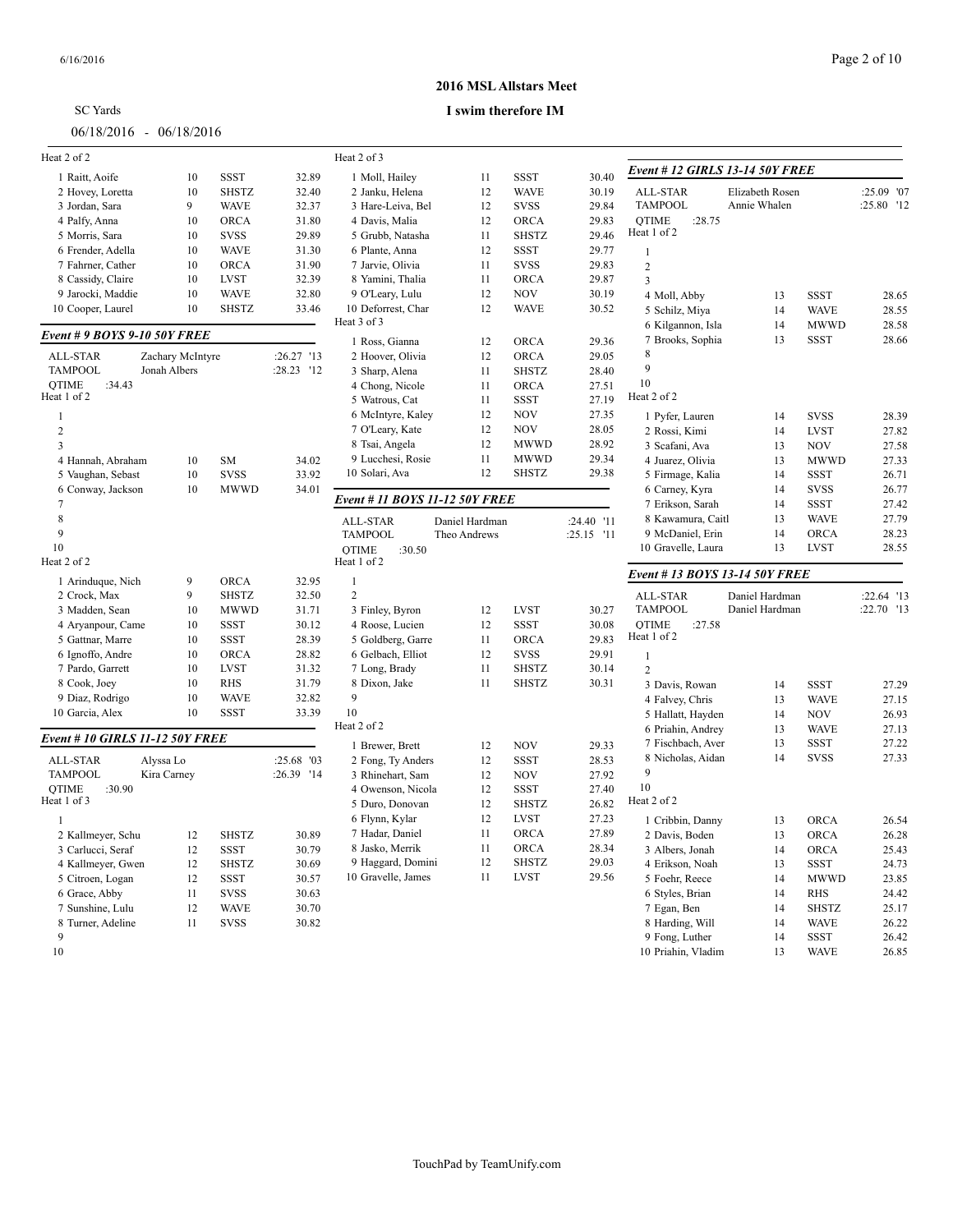| <b>SC</b> Yards |  |  |
|-----------------|--|--|
|                 |  |  |

06/18/2016 - 06/18/2016

### **2016 MSL Allstars Meet**

| <b>Event # 14 GIRLS 15-18 100Y FREE</b>                       |                                         |                    |                          | Event # 16 GIRLS 8& UN 25Y BACK                                                                                                                                                                                                                 |                          |                          |                            | Event # 18 GIRLS 9-10 50Y BACK  |                   |                            |                |
|---------------------------------------------------------------|-----------------------------------------|--------------------|--------------------------|-------------------------------------------------------------------------------------------------------------------------------------------------------------------------------------------------------------------------------------------------|--------------------------|--------------------------|----------------------------|---------------------------------|-------------------|----------------------------|----------------|
| ALL-STAR<br><b>TAMPOOL</b><br>OTIME<br>1:03.25<br>Heat 1 of 2 | Cassie Fix<br>Sasha Petrova             |                    | :54.45 '03<br>:55.49 '12 | :17.78 '01<br>ALL-STAR<br>Kaitlyn Lo<br>ALL-STAR<br>Catherine Watrous<br><b>TAMPOOL</b><br><b>TAMPOOL</b><br>Caitlin Quill<br>:19.41 '14<br>Catherine Watrous<br><b>OTIME</b><br>:22.90<br><b>OTIME</b><br>:42.50<br>Heat 1 of 2<br>Heat 1 of 3 |                          | :32.29 '15<br>:33.78 '15 |                            |                                 |                   |                            |                |
| -1<br>$\sqrt{2}$                                              |                                         |                    |                          | $\mathbf{1}$<br>2 Noyes, Alina                                                                                                                                                                                                                  | 8                        | <b>MWWD</b>              | 22.57                      | $\mathbf{1}$<br>2 Fine, Ashley  | 10                | <b>SHSTZ</b>               | 42.47          |
| $\overline{\mathbf{3}}$                                       |                                         |                    |                          | 3 Blair, Brittney                                                                                                                                                                                                                               | $\overline{7}$           | <b>ORCA</b>              | 22.08                      | 3 Roose, Nadine                 | 10                | <b>SSST</b>                | 42.35          |
| 4 Cheng, Carolyn                                              |                                         | <b>WAVE</b>        | 1:03.17                  | 4 Brown, Haley                                                                                                                                                                                                                                  | 8                        | <b>LVST</b>              | 22.00                      | 4 Kemos, Ellie                  | 10                | <b>WAVE</b>                | 42.27          |
| 5 Watridge, Chris                                             | 15<br>16                                | <b>SSST</b>        | 1:01.62                  | 5 Campo, Josie                                                                                                                                                                                                                                  | 8                        | <b>MWWD</b>              | 21.55                      | 5 Raitt, Aoife                  | 10                | <b>SSST</b>                | 42.15          |
| 6 Oblites, Rebecc                                             | 15                                      | RHS                | 1:02.69                  | 6 Boysen, Makayla                                                                                                                                                                                                                               | 8                        | <b>ORCA</b>              | 21.78                      | 6 Lawson, Claire                | 9                 | <b>SVSS</b>                | 42.18          |
| 7 Gregory, Caitli                                             | 16                                      | <b>SHSTZ</b>       | 1:03.24                  | 7 Kwei, McKenzie                                                                                                                                                                                                                                | 8                        | <b>NOV</b>               | 22.04                      | 7 Gerner, Samanth               | 10                | <b>SHSTZ</b>               | 42.35          |
| 8                                                             |                                         |                    |                          | 8 Silva, Georgia                                                                                                                                                                                                                                | 8                        | <b>SHSTZ</b>             | 22.08                      | 8 Jorgensen, Ava                | 10                | <b>MWWD</b>                | 42.42          |
| $\mathbf{Q}$                                                  |                                         |                    |                          | 9 Fetterman-Riggl                                                                                                                                                                                                                               | 8                        | <b>MWWD</b>              | 22.83                      | 9 Gazzola, Jessie               | 10                | <b>SVSS</b>                | 42.50          |
| 10                                                            |                                         |                    |                          | 10                                                                                                                                                                                                                                              |                          |                          |                            | 10                              |                   |                            |                |
| Heat 2 of 2                                                   |                                         |                    |                          | Heat 2 of 2                                                                                                                                                                                                                                     |                          |                          |                            | Heat 2 of 3                     |                   |                            |                |
| 1 Pares, Tessa                                                | 15                                      | <b>SSST</b>        | 1:00.70                  | 1 Hottenstein, Qu                                                                                                                                                                                                                               | 8                        | <b>SVSS</b>              | 21.43                      | 1 Frey, Anya                    | 9                 | <b>SHSTZ</b>               | 41.71          |
| 2 Urban, Sasha                                                | 15                                      | <b>NOV</b>         | 1:00.34                  | 2 Walsh, Maggie                                                                                                                                                                                                                                 | 8                        | <b>WAVE</b>              | 21.11                      | 2 Puri, Sarani                  | 10                | <b>WAVE</b>                | 41.36          |
| 3 Haechler, Sabri                                             | 17                                      | <b>SSST</b>        | 1:00.18                  | 3 Sullivan, Kaele                                                                                                                                                                                                                               | 8                        | <b>SHSTZ</b>             | 20.83                      | 3 Murphy, Leah                  | 9                 | <b>RHS</b>                 | 40.74          |
| 4 Galuszka, Natal                                             | 18                                      | <b>SVSS</b>        | 58.93                    | 4 Philp, Laurel                                                                                                                                                                                                                                 | 8                        | <b>SVSS</b>              | 20.43                      | 4 Wahlstrom, Ingr               | 10                | <b>SHSTZ</b>               | 40.58          |
| 5 Jasko, Nicolett                                             | 15                                      | <b>ORCA</b>        | 57.06                    | 5 Derrick, Charlo                                                                                                                                                                                                                               | 8                        | SSST                     | 19.75                      | 5 Jarocki, Maddie               | 10                | <b>WAVE</b>                | 39.70          |
| 6 Boyle, Taylor                                               | 16                                      | <b>MWWD</b>        | 58.09                    | 6 Hayse, Beatrice                                                                                                                                                                                                                               | 8                        | <b>NOV</b>               | 20.40                      | 6 Cassidy, Claire               | 10                | <b>LVST</b>                | 39.82          |
| 7 Baublitz, Sophi                                             | 17                                      | ORCA               | 1:00.16                  | 7 Mauzy, Amanda                                                                                                                                                                                                                                 | 8                        | SSST                     | 20.83                      | 7 Samlihan, Isobe               | 10                | <b>SHSTZ</b>               | 40.71          |
| 8 Wynne, Jane                                                 | 17                                      | <b>SSST</b>        | 1:00.29                  | 8 Beneda, Claire                                                                                                                                                                                                                                | 8                        | <b>SVSS</b>              | 21.05                      | 8 Levy, Rebecca                 | 10                | <b>MWWD</b>                | 41.27          |
| 9 Abeck, Ava                                                  | 15                                      | <b>LVST</b>        | 1:00.59                  | 9 Grow, Gabriella                                                                                                                                                                                                                               | 8                        | <b>WAVE</b>              | 21.37                      | 9 Weston, Kaylei                | 10                | <b>RHS</b>                 | 41.60          |
| 10 Gamboa, Nicole                                             | 18                                      | <b>SSST</b>        | 1:00.88                  | 10 Hernandez, Ally                                                                                                                                                                                                                              | 8                        | <b>NOV</b>               | 21.46                      | 10 Hayse, Eleanor               | 10                | <b>NOV</b>                 | 41.72          |
| Event # 15 BOYS 15-18 100Y FREE                               |                                         |                    |                          | Event #17 BOYS 8& UN 25Y BACK                                                                                                                                                                                                                   |                          |                          |                            | Heat 3 of 3                     |                   |                            |                |
|                                                               |                                         |                    |                          |                                                                                                                                                                                                                                                 |                          |                          |                            | 1 Diaz, Ellie                   | 10                | SM                         | 38.95          |
| ALL-STAR<br><b>TAMPOOL</b>                                    | Christopher Lollini<br>Jonathan Farbman |                    | :48.29 '01<br>:49.16 '14 | ALL-STAR<br><b>TAMPOOL</b>                                                                                                                                                                                                                      | Eric Benson<br>Finn Aune |                          | $:16.59$ '95<br>:17.19 '12 | 2 Abeck, Iris                   | 9                 | <b>LVST</b>                | 38.66          |
| <b>OTIME</b><br>:56.60                                        |                                         |                    |                          | <b>OTIME</b><br>:23.94                                                                                                                                                                                                                          |                          |                          |                            | 3 Padillo, Daniel               | 10<br>10          | <b>NOV</b>                 | 37.61          |
| Heat 1 of 1                                                   |                                         |                    |                          | Heat 1 of 2                                                                                                                                                                                                                                     |                          |                          |                            | 4 Palfy, Anna<br>5 Morris, Sara | 10                | <b>ORCA</b><br><b>SVSS</b> | 37.18<br>35.45 |
|                                                               |                                         |                    |                          |                                                                                                                                                                                                                                                 |                          |                          |                            | 6 Quill, Caitlin                | 10                | <b>SSST</b>                | 35.58          |
| 1                                                             |                                         |                    |                          | 1                                                                                                                                                                                                                                               |                          |                          |                            | 7 Deforrest, Kate               | 10                | <b>WAVE</b>                | 37.40          |
| 2 Lyons, Deven<br>3 Schiano, Julian                           | 16<br>17                                | ORCA<br><b>NOV</b> | 55.32<br>54.98           | $\overline{2}$<br>$\overline{3}$                                                                                                                                                                                                                |                          |                          |                            | 8 McAuley, Maeve                | 10                | <b>SSST</b>                | 37.80          |
| 4 Peacock, Nathan                                             | 18                                      | ORCA               | 52.67                    | 4 Perkinson, Grah                                                                                                                                                                                                                               | 8                        | <b>SHSTZ</b>             | 23.72                      | 9 Everage, Addiso               | 9                 | <b>SSST</b>                | 38.83          |
| 5 Schoenlein, Rya                                             | 17                                      | <b>WAVE</b>        | 50.83                    | 5 Chatard, James                                                                                                                                                                                                                                | 6                        | <b>SHSTZ</b>             | 23.60                      | 10 Plonowski, Gabr              | 10                | <b>SSST</b>                | 39.51          |
| 6 Hettler, Jackso                                             | 18                                      | <b>SSST</b>        | 52.10                    | 6 Mueller, Ben                                                                                                                                                                                                                                  | 8                        | <b>WAVE</b>              | 23.61                      |                                 |                   |                            |                |
| 7 Lechner, Kevin                                              | 15                                      | <b>ORCA</b>        | 53.90                    | 7 Sauls, Jeff                                                                                                                                                                                                                                   | $\overline{7}$           | <b>SM</b>                | 23.85                      | Event # 19 BOYS 9-10 50Y BACK   |                   |                            |                |
| 8 Jackson Mays, Z                                             | 17                                      | <b>ORCA</b>        | 55.23                    | 8                                                                                                                                                                                                                                               |                          |                          |                            | ALL-STAR                        | Dashiell Rothberg |                            | :32.36 '97     |
| 9 Berry, Nick                                                 | 15                                      | <b>SHSTZ</b>       | 56.37                    | 9                                                                                                                                                                                                                                               |                          |                          |                            | <b>TAMPOOL</b>                  | Ethan Lewczyk     |                            | :33.05 '12     |
| 10                                                            |                                         |                    |                          | 10                                                                                                                                                                                                                                              |                          |                          |                            | <b>QTIME</b><br>:43.15          |                   |                            |                |
|                                                               |                                         |                    |                          | Heat 2 of 2                                                                                                                                                                                                                                     |                          |                          |                            | Heat 1 of 2                     |                   |                            |                |
|                                                               |                                         |                    |                          | 1 Albers, Adam                                                                                                                                                                                                                                  | 7                        | <b>ORCA</b>              | 22.97                      | $\overline{1}$                  |                   |                            |                |
|                                                               |                                         |                    |                          | 2 Chamberlin, Sea                                                                                                                                                                                                                               | 8                        | <b>SHSTZ</b>             | 22.47                      | 2                               |                   |                            |                |
|                                                               |                                         |                    |                          | 3 Kurth, Tucker                                                                                                                                                                                                                                 | 8                        | LVST                     | 21.25                      | 3 Franjieh, Camde               | 9                 | <b>MWWD</b>                | 42.93          |
|                                                               |                                         |                    |                          | 4 Chong, Andrew                                                                                                                                                                                                                                 | 8                        | <b>ORCA</b>              | 19.87                      | 4 Johnson, Nathan               | 9                 | <b>SVSS</b>                | 42.70          |
|                                                               |                                         |                    |                          | 5 Anderson, Nolan                                                                                                                                                                                                                               | 8                        | <b>SHSTZ</b>             | 18.82                      | 5 Quinn, Tudor                  | 10                | <b>WAVE</b>                | 42.38          |
|                                                               |                                         |                    |                          | 6 Hellar, Cameron                                                                                                                                                                                                                               | 8                        | <b>LVST</b>              | 19.36                      | 6 Conway, Jackson               | 10                | <b>MWWD</b>                | 42.54          |
|                                                               |                                         |                    |                          | 7 Murphy, Declan                                                                                                                                                                                                                                | 8                        | SSST                     | 20.47                      | 7 Concannon, Quin               | 10                | <b>SSST</b>                | 42.79          |
|                                                               |                                         |                    |                          | 8 Noblin, Henry                                                                                                                                                                                                                                 | 8                        | <b>WAVE</b>              | 21.47                      | 8                               |                   |                            |                |
|                                                               |                                         |                    |                          | 9 Straube, Fisher                                                                                                                                                                                                                               | 8                        | <b>SHSTZ</b>             | 22.79                      | 9                               |                   |                            |                |
|                                                               |                                         |                    |                          | 10 Egide, Peyton                                                                                                                                                                                                                                | $\overline{7}$           | <b>RHS</b>               | 23.11                      | 10                              |                   |                            |                |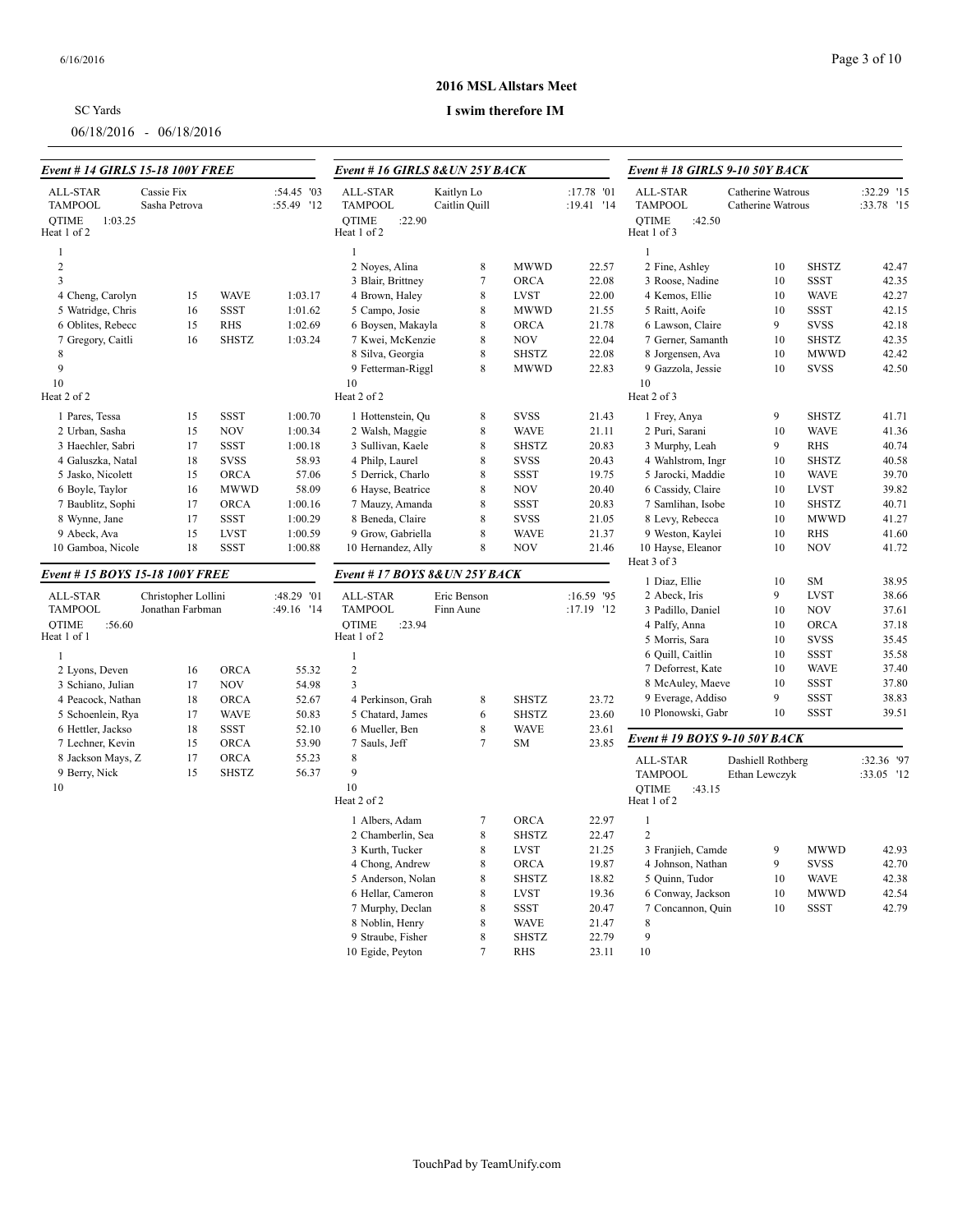|                                          |             |              |            |                                           |                     | ічіэlі Апман у Ічіссі |            |                                          |                |              |            |
|------------------------------------------|-------------|--------------|------------|-------------------------------------------|---------------------|-----------------------|------------|------------------------------------------|----------------|--------------|------------|
| <b>SC</b> Yards                          |             |              |            |                                           | I swim therefore IM |                       |            |                                          |                |              |            |
| $06/18/2016 - 06/18/2016$                |             |              |            |                                           |                     |                       |            |                                          |                |              |            |
| Heat 2 of 2                              |             |              |            | Heat 4 of 4                               |                     |                       |            | Heat 2 of 2                              |                |              |            |
| 1 Mooney, Ian                            | 9           | <b>SVSS</b>  | 42.35      | 1 Hoover, Olivia                          | 12                  | <b>ORCA</b>           | 35.24      | 1 Pyfer, Lauren                          | 14             | <b>SVSS</b>  | 34.46      |
| 2 Vaughan, Sebast                        | 10          | <b>SVSS</b>  | 41.48      | 2 Ross, Gianna                            | 12                  | <b>ORCA</b>           | 34.73      | 2 Grele, Shane                           | 14             | <b>SSST</b>  | 34.08      |
| 3 Garcia, Alex                           | 10          | <b>SSST</b>  | 40.67      | 3 Kalfayan, Arika                         | 12                  | <b>SM</b>             | 34.13      | 3 Tsai, Jocelyn                          | 14             | <b>MWWD</b>  | 33.44      |
| 4 Shunk, Jacob                           | 10          | <b>WAVE</b>  | 37.93      | 4 Watrous, Cat                            | 11                  | <b>SSST</b>           | 31.92      | 4 Schilz, Miya                           | 14             | <b>WAVE</b>  | 32.45      |
| 5 Ignoffo, Andre                         | 10          | <b>ORCA</b>  | 34.32      | 5 McIntyre, Kaley                         | 12                  | <b>NOV</b>            | 31.62      | 5 Carney, Kyra                           | 14             | <b>SVSS</b>  | 30.58      |
| 6 Sternfels, Andr                        | 9           | <b>SVSS</b>  | 37.20      | 6 Chong, Nicole                           | 11                  | <b>ORCA</b>           | 31.81      | 6 Falk, Skylee                           | 14             | <b>ORCA</b>  | 32.45      |
| 7 Madden, Sean                           | 10          | <b>MWWD</b>  | 37.97      | 7 Sharp, Alena                            | 11                  | <b>SHSTZ</b>          | 32.86      | 7 Bukowski, Jessi                        | 13             | <b>SSST</b>  | 33.12      |
| 8 Diaz, Rodrigo                          | 10          | <b>WAVE</b>  | 41.39      | 8 Tsai, Angela                            | 12                  | <b>MWWD</b>           | 34.64      | 8 Smith, Talia                           | 13             | <b>SVSS</b>  | 33.82      |
| 9 Hannah, Abraham                        | 10          | <b>SM</b>    | 41.63      | 9 Rodriguez, Kira                         | 11                  | <b>ORCA</b>           | 34.90      | 9 Riedinger, Nora                        | 14             | <b>SSST</b>  | 34.10      |
| 10 Fruhauf, Drake                        | 10          | <b>SHSTZ</b> | 42.38      | 10 Williams, Sarah                        | 12                  | <b>SM</b>             | 35.47      | 10 Scafani, Sopia                        | 14             | <b>NOV</b>   | 34.70      |
| Event # 20 GIRLS 11-12 50Y BACK          |             |              |            | Event # 21 BOYS 11-12 50Y BACK            |                     |                       |            | Event # 23 BOYS 13-14 50Y BACK           |                |              |            |
| ALL-STAR                                 | Kaitlyn Lo  |              | :29.78 '05 | ALL-STAR                                  | J Burns             |                       | :29.58 '86 | ALL-STAR                                 | Daniel Hardman |              | :26.38 '13 |
| <b>TAMPOOL</b><br><b>OTIME</b><br>:37.80 | Kira Carney |              | :30.74 '14 | <b>TAMPOOL</b><br><b>OTIME</b><br>:38.20  | Theo Andrews        |                       | :30.37 '11 | <b>TAMPOOL</b><br><b>OTIME</b><br>:34.84 | Zihao Wang     |              | :26.32 '16 |
| Heat 1 of 4                              |             |              |            | Heat 1 of 2                               |                     |                       |            | Heat 1 of 2                              |                |              |            |
| 1                                        |             |              |            | -1                                        |                     |                       |            | $\mathbf{1}$                             |                |              |            |
| $\overline{2}$                           |             |              |            | $\overline{2}$<br>$\overline{\mathbf{3}}$ |                     |                       |            | $\overline{2}$                           |                |              |            |
| 3 Lachter, Liza                          | 12          | <b>SSST</b>  | 37.73      |                                           |                     |                       |            | 3 Maync, Marc-Ant                        | 13             | <b>SSST</b>  | 34.20      |
| 4 Yamini, Thalia                         | 11          | ORCA         | 37.63      | 4 Fruhauf, Taz<br>5 Padillo, Sean         | 12                  | <b>SHSTZ</b>          | 37.65      | 4 Maga, Tak                              | 13             | <b>RHS</b>   | 33.63      |
| 5 Davis, Malia                           | 12          | <b>ORCA</b>  | 37.59      |                                           | 12                  | <b>NOV</b>            | 37.48      | 5 Falvey, Chris                          | 13             | <b>WAVE</b>  | 33.39      |
| 6 Antongiovanni,                         | 11          | <b>RHS</b>   | 37.63      | 6 Berry, Mac                              | 11                  | <b>SHSTZ</b>          | 37.52      | 6 Walters, Timoth                        | 14             | <b>SVSS</b>  | 33.62      |
| 7 Hellar, Sydney                         | 12          | <b>LVST</b>  | 37.65      | 7 Goldstein, Josh                         | 12                  | <b>SVSS</b>           | 38.09      | 7 Nicholas, Aidan                        | 14             | <b>SVSS</b>  | 34.15      |
| 8 Van Weele, Meig                        | 12          | <b>NOV</b>   | 37.76      | 8<br>9                                    |                     |                       |            | 8 Brouwer, Warren                        | 14             | <b>SHSTZ</b> | 34.60      |
| 9                                        |             |              |            |                                           |                     |                       |            | 9                                        |                |              |            |
| 10<br>Heat 2 of 4                        |             |              |            | 10<br>Heat 2 of 2                         |                     |                       |            | 10<br>Heat 2 of 2                        |                |              |            |
| 1 Marciniak, Abig                        | 11          | <b>SSST</b>  | 37.50      | 1 Cordero, Hayden                         | 11                  | <b>RHS</b>            | 36.55      | 1 Morris, Sam                            | 13             | <b>NOV</b>   | 32.66      |
| 2 Grubb, Natasha                         | 11          | <b>SHSTZ</b> | 37.42      | 2 Jasko, Merrik                           | 11                  | <b>ORCA</b>           | 35.06      | 2 Priahin, Andrey                        | 13             | <b>WAVE</b>  | 31.99      |
| 3 Urban, Sonya                           | 12          | <b>NOV</b>   | 37.28      | 3 Scruton, Nick                           | 11                  | SSST                  | 34.77      | 3 Fong, Luther                           | 14             | <b>SSST</b>  | 31.55      |
| 4 Turner, Adeline                        | 11          | <b>SVSS</b>  | 37.16      | 4 Luis, Caleb                             | 12                  | <b>RHS</b>            | 34.66      | 4 Albers, Jonah                          | 14             | <b>ORCA</b>  | 29.50      |
| 5 Hare-Leiva, Bel                        | 12          | <b>SVSS</b>  | 37.04      | 5 Brewer, Brett                           | 12                  | <b>NOV</b>            | 32.75      | 5 Styles, Brian                          | 14             | <b>RHS</b>   | 28.67      |
| 6 Slaught, Hannah                        | 11          | <b>WAVE</b>  | 37.04      | 6 Duro, Donovan                           | 12                  | <b>SHSTZ</b>          | 32.79      | 6 Foehr, Reece                           | 14             | <b>MWWD</b>  | 28.87      |
| 7 Plante, Anna                           | 12          | <b>SSST</b>  | 37.23      | 7 Stewart, Jackso                         | 11                  | SSST                  | 34.68      | 7 Egan, Ben                              | 14             | <b>SHSTZ</b> | 30.21      |
| 8 Johnson, Lucill                        | 11          | <b>SVSS</b>  | 37.30      | 8 Alvarado, Aleja                         | 12                  | <b>MWWD</b>           | 34.93      | 8 Harding, Will                          | 14             | <b>WAVE</b>  | 31.87      |
| 9 Carlucci, Seraf                        | 12          | <b>SSST</b>  | 37.49      | 9 Long, Brady                             | 11                  | <b>SHSTZ</b>          | 35.68      | 9 Davis, Boden                           | 13             | <b>ORCA</b>  | 32.65      |
| 10 Kallmeyer, Schu                       | 12          | <b>SHSTZ</b> | 37.52      | 10 Stanford, Cole                         | 11                  | <b>SVSS</b>           | 37.16      | 10 Stauffer, Conno                       | 13             | <b>SVSS</b>  | 32.89      |
| Heat 3 of 4                              |             |              |            |                                           |                     |                       |            |                                          |                |              |            |
| 1 Mishalko, Lilli                        | 11          | <b>SVSS</b>  | 37.01      | Event # 22 GIRLS 13-14 50Y BACK           |                     |                       |            | Event # 24 GIRLS 15-18 50Y BACK          |                |              |            |
| 2 Wolfers, Ruby                          | 12          | <b>WAVE</b>  | 36.94      | ALL-STAR                                  | Quinn Gali          |                       | :29.23 '11 | ALL-STAR                                 | Cassie Fix     |              | :29.08 '03 |
| 3 Nelson, Audrey                         | 11          | <b>MWWD</b>  | 36.82      | <b>TAMPOOL</b>                            | Sasha Petrova       |                       | :29.55 '12 | <b>TAMPOOL</b>                           | Sasha Petrova  |              | :29.72 '12 |
| 4 Solari, Ava                            | 12          | <b>SHSTZ</b> | 36.20      | <b>QTIME</b><br>:35.00                    |                     |                       |            | <b>QTIME</b><br>:35.47                   |                |              |            |
| 5 Fredrich, Malia                        | 12          | SSST         | 35.68      | Heat 1 of 2                               |                     |                       |            | Heat 1 of 2                              |                |              |            |
| 6 Pitts, Molly                           | 12          | <b>WAVE</b>  | 36.15      | $\mathbf{1}$                              |                     |                       |            | $\mathbf{1}$                             |                |              |            |
| 7 O'Leary, Lulu                          | 12          | <b>NOV</b>   | 36.48      | $\overline{2}$                            |                     |                       |            | $\overline{2}$                           |                |              |            |
| 8 Kallmeyer, Gwen                        | 12          | <b>SHSTZ</b> | 36.93      | $\overline{3}$                            |                     |                       |            | 3 Wellesley-Winte                        | 15             | <b>NOV</b>   | 35.41      |
| 9 Janku, Helena                          | 12          | <b>WAVE</b>  | 36.98      | 4 Arinduque, Kath                         | 13                  | <b>ORCA</b>           | 34.86      | 4 Oblites, Rebecc                        | 15             | RHS          | 34.74      |
| 10 Greenberg, Aria                       | 12          | <b>SVSS</b>  | 37.02      | 5 Oblites, Emilia                         | 13                  | RHS                   | 34.73      | 5 Gibbs, Sydney                          | 16             | <b>NOV</b>   | 34.19      |
|                                          |             |              |            | 6 Corr, Fiona                             | 14                  | <b>SHSTZ</b>          | 34.74      | 6 Jaime, Emma                            | 17             | <b>MWWD</b>  | 34.50      |
|                                          |             |              |            | 7                                         |                     |                       |            | 7 Watridge, Chris                        | 16             | SSST         | 34.82      |
|                                          |             |              |            | 8                                         |                     |                       |            | 8                                        |                |              |            |
|                                          |             |              |            | $\Omega$                                  |                     |                       |            |                                          |                |              |            |

```
10
```
TouchPad by TeamUnify.com

# **2016 MSL Allstars Meet**

| ALL-STAR                       | Quinn Gali    |              | :29.23 |
|--------------------------------|---------------|--------------|--------|
| <b>TAMPOOL</b>                 | Sasha Petrova |              | :29.55 |
| OTIME<br>:35.00<br>Heat 1 of 2 |               |              |        |
| 1                              |               |              |        |
| 2                              |               |              |        |
| 3                              |               |              |        |
| 4 Arinduque, Kath              | 13            | <b>ORCA</b>  | 34     |
| 5 Oblites, Emilia              | 13            | <b>RHS</b>   | 34     |
| 6 Corr, Fiona                  | 14            | <b>SHSTZ</b> | 34     |
| 7                              |               |              |        |
| 8                              |               |              |        |
| 9                              |               |              |        |
|                                |               |              |        |

 $\frac{9}{10}$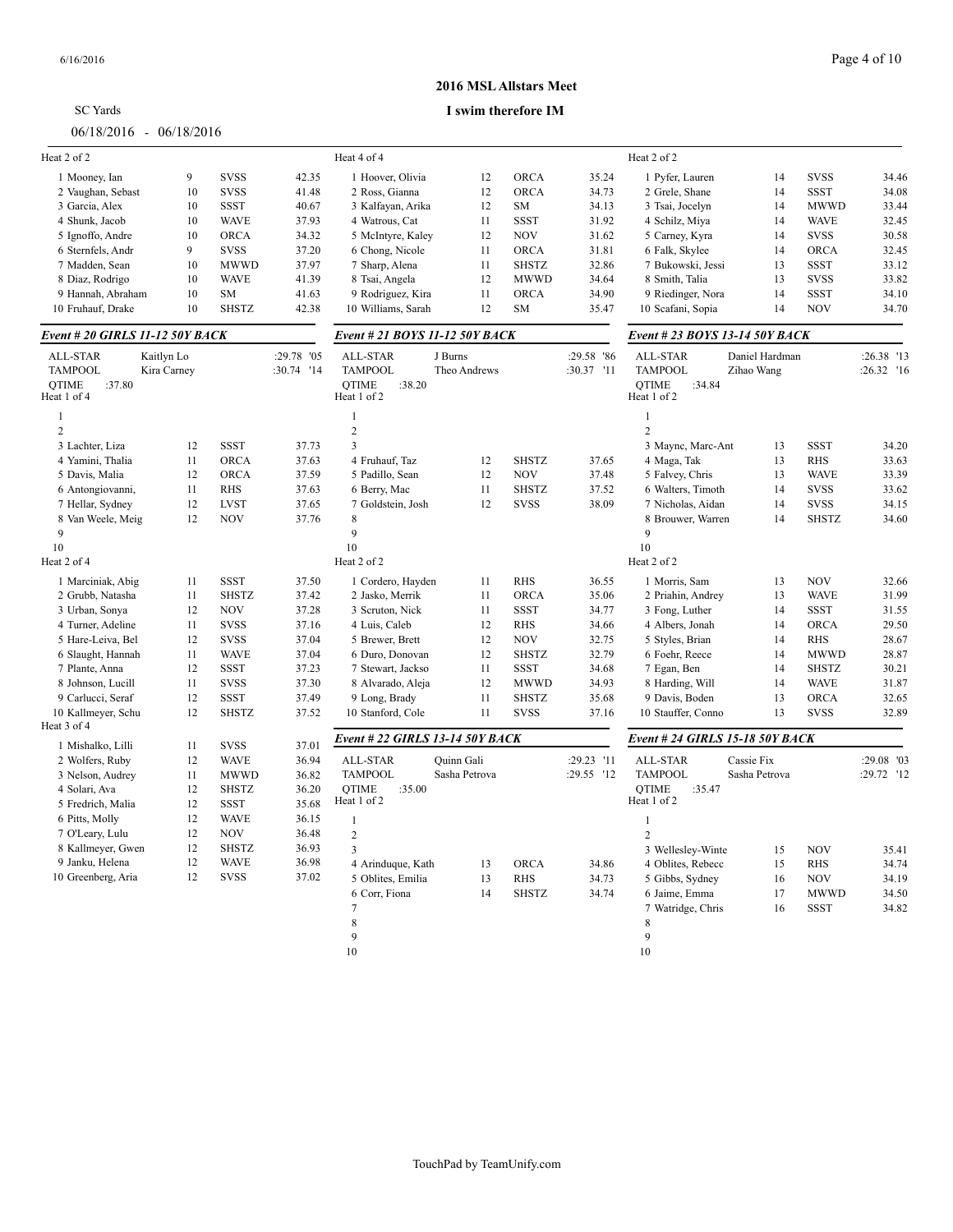| <b>SC</b> Yards           |  |  |  |
|---------------------------|--|--|--|
| $06/18/2016 - 06/18/2016$ |  |  |  |
| $+2.5$                    |  |  |  |

#### 6/16/2016 Page 5 of 10

### **2016 MSL Allstars Meet**

| Heat 2 of 2                           |                   |              |               |                        |
|---------------------------------------|-------------------|--------------|---------------|------------------------|
| 1 Galuszka, Natal                     | 18                | SVSS         | 33.16         | Event # 27 BOYS        |
| 2 Cheng, Carolyn                      | 15                | WAVE         | 32.31         | <b>ALL-STAR</b>        |
| 3 Pares, Tessa                        | 15                | <b>SSST</b>  | 32.17         | <b>TAMPOOL</b>         |
| 4 Rabow, Maya                         | 15                | SSST         | 31.61         | <b>OTIME</b><br>:26.20 |
| 5 Baublitz, Sophi                     | 17                | <b>ORCA</b>  | 31.09         | Heat 1 of 1            |
| 6 Abeck, Ava                          | 15                | <b>LVST</b>  | 31.43         | 1                      |
| 7 Knopf, Madeline                     | 15                | <b>MWWD</b>  | 32.15         | 2 Straube, Fisher      |
| 8 Gamboa, Nicole                      | 18                | SSST         | 32.29         | 3 Oldham, Evan         |
| 9 Haechler, Sabri                     | 17                | SSST         | 32.68         | 4 Murphy, Decla        |
| 10 Grimshaw, Molly                    | 15                | RHS          | 33.47         | 5 Egide, Peyton        |
| Event # 25 BOYS 15-18 50Y BACK        |                   |              |               | 6 Tachiki, Justin      |
|                                       |                   |              |               | 7 Chamberlin, So       |
| <b>ALL-STAR</b>                       | Geoffrey Cline    |              | :25.61<br>'98 | 8 Lotosh, Ben          |
| <b>TAMPOOL</b>                        | Nick Patino       |              | :27.33<br>'12 | 9                      |
| <b>OTIME</b><br>:31.82<br>Heat 1 of 1 |                   |              |               | 10                     |
| 1 Lechner, Kevin                      | 15                | ORCA         | 30.04         | Event # 28 GIRLS       |
| 2 Harrod, Max                         | 16                | <b>ORCA</b>  | 29.92         | ALL-STAR               |
| 3 Parker, Cole                        | 15                | <b>LVST</b>  | 29.50         | <b>TAMPOOL</b>         |
| 4 Salvemini, Nico                     | 16                | <b>ORCA</b>  | 28.76         | OTIME<br>:45.60        |
| 5 Schoenlein, Rya                     | 17                | <b>WAVE</b>  | 27.55         | Heat 1 of 2            |
| 6 West, Brandon                       | 18                | <b>SVSS</b>  | 28.36         | 1 Boekhoff, Smi        |
| 7 Parikh, Aidan                       | 15                | <b>NOV</b>   | 29.34         | 2 Frey, Anya           |
| 8 Berry, Nick                         | 15                | <b>SHSTZ</b> | 29.55         | 3 Cooper, Laurel       |
| 9 Jackson Mays, Z                     | 17                | <b>ORCA</b>  | 29.94         | 4 Fox, Lexie           |
| 10 Phillipps, Conn                    | 15                | WAVE         | 31.81         | 5 May, Sylvie          |
|                                       |                   |              |               | 6 Raitt, Aoife         |
| Event # 26 GIRLS 8& UN 25Y BREAST     |                   |              |               | 7 Wahlstrom, Ing       |
| <b>ALL-STAR</b>                       | Julietta Camahort |              | :19.22 '12    | 8 Jorgensen, Ava       |
| <b>TAMPOOL</b>                        | Julietta Camahort |              | :20.48<br>12  | 9 Fine, Ashley         |
| <b>OTIME</b><br>:25.30                |                   |              |               | 10                     |
| Heat 1 of 2                           |                   |              |               | Heat 2 of 2            |
| 1                                     |                   |              |               | 1 Hayse, Eleanor       |
| $\overline{c}$                        |                   |              |               | 2 Roose, Nadine        |
| 3 Reed, Liza                          | 8                 | <b>MWWD</b>  | 25.21         | 3 Barnes, Skyler       |
| 4 Murdoch, Ceci                       | 8                 | SVSS         | 24.75         | 4 Fahrner, Cathe       |
| 5 Campo, Josie                        | 8                 | <b>MWWD</b>  | 24.14         | 5 Frender, Adella      |
| 6 Hernandez, Ally                     | 8                 | NOV          | 24.69         | 6 Quill, Caitlin       |
| 7 Lilien, Sasha                       | 8                 | <b>SVSS</b>  | 25.21         | 7 Pashman, Lily        |
| 8 Sullivan, Kaele                     | 8                 | <b>SHSTZ</b> | 25.28         | 8 Jarocki, Maddi       |
| 9                                     |                   |              |               | 9 Octavio, Elean       |
| 10                                    |                   |              |               | 10 Padillo, Daniel     |
| Heat 2 of 2                           |                   |              |               |                        |
| 1 Hottenstein, Qu                     | 8                 | <b>SVSS</b>  | 24.00         |                        |
| 2 Mansinne, Valer                     | 8                 | <b>LVST</b>  | 23.24         |                        |
| 3 Garvey Miller,                      | 8                 | <b>MWWD</b>  | 22.93         |                        |
| 4 Arlander, Mirab                     | 8                 | <b>SSST</b>  | 22.12         |                        |
| 5 Beneda, Claire                      | 8                 | <b>SVSS</b>  | 21.14         |                        |
| 6 Wahlstrom, Elsa                     | 8                 | <b>SHSTZ</b> | 21.40         |                        |
| 7 Stanford, Natal                     | 8                 | <b>SVSS</b>  | 22.12         |                        |
| 8 Gattnar, Lara                       | 8                 | <b>SSST</b>  | 23.14         |                        |
|                                       |                   |              |               |                        |

| at 2 of 2                        |                               |              |            |                                    |                   |                             |                |                        |
|----------------------------------|-------------------------------|--------------|------------|------------------------------------|-------------------|-----------------------------|----------------|------------------------|
| 1 Galuszka, Natal                | 18                            | <b>SVSS</b>  | 33.16      | Event # 27 BOYS 8&UN 25Y BREAST    |                   |                             |                | Event # 29 BOYS        |
| 2 Cheng, Carolyn                 | 15                            | WAVE         | 32.31      | ALL-STAR                           | Michael Masterson |                             | :19.06 '90     | <b>ALL-STAR</b>        |
| 3 Pares, Tessa                   | 15                            | SSST         | 32.17      | <b>TAMPOOL</b>                     | Nicholas Glenn    |                             | :18.93 '13     | TAMPOOL                |
| 4 Rabow, Maya                    | 15                            | SSST         | 31.61      | <b>OTIME</b><br>:26.20             |                   |                             |                | <b>OTIME</b><br>:47.10 |
| 5 Baublitz, Sophi                | 17                            | <b>ORCA</b>  | 31.09      | Heat 1 of 1                        |                   |                             |                | Heat 1 of 2            |
| 6 Abeck, Ava                     | 15                            | LVST         | 31.43      | $\mathbf{1}$                       |                   |                             |                | $\mathbf{1}$           |
| 7 Knopf, Madeline                | 15                            | <b>MWWD</b>  | 32.15      | 2 Straube, Fisher                  | 8                 | SHSTZ                       | 26.19          | $\overline{c}$         |
| 8 Gamboa, Nicole                 | 18                            | SSST         | 32.29      | 3 Oldham, Evan                     | 8                 | <b>WAVE</b>                 | 25.64          | 3                      |
| 9 Haechler, Sabri                | 17                            | <b>SSST</b>  | 32.68      | 4 Murphy, Declan                   | 8                 | SSST                        | 24.92          | 4 Quinn, Tudor         |
| 10 Grimshaw, Molly               | 15                            | <b>RHS</b>   | 33.47      | 5 Egide, Peyton                    | 7                 | RHS                         | 23.22          | 5 Arinduque, Nio       |
| vent # 25 BOYS 15-18 50Y BACK    |                               |              |            | 6 Tachiki, Justin                  | $\tau$            | <b>SHSTZ</b>                | 23.57          | 6 Bender, Colin        |
|                                  |                               |              |            | 7 Chamberlin, Sea<br>8 Lotosh, Ben | 8<br>$\tau$       | <b>SHSTZ</b><br><b>ORCA</b> | 24.98<br>25.80 | 7<br>8                 |
| <b>ALL-STAR</b><br><b>AMPOOL</b> | Geoffrey Cline<br>Nick Patino |              | :25.61 '98 | 9                                  |                   |                             |                | 9                      |
|                                  |                               |              | :27.33 '12 | 10                                 |                   |                             |                | 10                     |
| )TIME<br>:31.82<br>at 1 of 1:    |                               |              |            |                                    |                   |                             |                | Heat 2 of 2            |
| 1 Lechner, Kevin                 | 15                            | <b>ORCA</b>  | 30.04      | Event # 28 GIRLS 9-10 50Y BREAST   |                   |                             |                | $\mathbf{1}$           |
| 2 Harrod, Max                    | 16                            | <b>ORCA</b>  | 29.92      | ALL-STAR                           | Holly Tarrantino  |                             | :34.85 '15     | 2 Gregor, James        |
| 3 Parker, Cole                   | 15                            | LVST         | 29.50      | <b>TAMPOOL</b>                     | Holly Tarantino   |                             | :35.08 '15     | 3 Olesky, Alex         |
| 4 Salvemini, Nico                | 16                            | <b>ORCA</b>  | 28.76      | <b>OTIME</b><br>:45.60             |                   |                             |                | 4 Lisle, Jordan        |
| 5 Schoenlein, Rya                | 17                            | WAVE         | 27.55      | Heat 1 of 2                        |                   |                             |                | 5 Finney, David        |
| 6 West, Brandon                  | 18                            | <b>SVSS</b>  | 28.36      | 1 Boekhoff, Smill                  | 9                 | SSST                        | 45.54          | 6 Pardo, Garrett       |
| 7 Parikh, Aidan                  | 15                            | <b>NOV</b>   | 29.34      | 2 Frey, Anya                       | 9                 | <b>SHSTZ</b>                | 45.39          | 7 Crock, Max           |
| 8 Berry, Nick                    | 15                            | <b>SHSTZ</b> | 29.55      | 3 Cooper, Laurel                   | 10                | <b>SHSTZ</b>                | 44.92          | 8 Cook, Joey           |
| 9 Jackson Mays, Z                | 17                            | <b>ORCA</b>  | 29.94      | 4 Fox, Lexie                       | 10                | RHS                         | 44.34          | 9 Shunk, Jacob         |
| 10 Phillipps, Conn               | 15                            | WAVE         | 31.81      | 5 May, Sylvie                      | 10                | <b>SSST</b>                 | 44.01          | 10                     |
|                                  |                               |              |            | 6 Raitt, Aoife                     | 10                | <b>SSST</b>                 | 44.28          |                        |
| ent # 26 GIRLS 8&UN 25Y BREAST   |                               |              |            | 7 Wahlstrom, Ingr                  | 10                | SHSTZ                       | 44.39          | Event # 30 GIRLS       |
| ALL-STAR                         | Julietta Camahort             |              | :19.22 '12 | 8 Jorgensen, Ava                   | 10                | <b>MWWD</b>                 | 45.29          | <b>ALL-STAR</b>        |
| <b>AMPOOL</b>                    | Julietta Camahort             |              | :20.48 '12 | 9 Fine, Ashley                     | 10                | <b>SHSTZ</b>                | 45.46          | <b>TAMPOOL</b>         |
| <b>TIME</b><br>:25.30            |                               |              |            | 10                                 |                   |                             |                | <b>OTIME</b><br>:40.50 |
| at 1 of 2:                       |                               |              |            | Heat 2 of 2                        |                   |                             |                | Heat 1 of 2            |
| $\mathbf{1}$                     |                               |              |            | 1 Hayse, Eleanor                   | 10                | <b>NOV</b>                  | 43.74          | $\mathbf{1}$           |
| 2                                |                               |              |            | 2 Roose, Nadine                    | 10                | SSST                        | 42.94          | 2 Janku, Helena        |
| 3 Reed, Liza                     | 8                             | <b>MWWD</b>  | 25.21      | 3 Barnes, Skyler                   | 10                | <b>SVSS</b>                 | 42.29          | 3 Nelson, Audrey       |
| 4 Murdoch, Ceci                  | 8                             | <b>SVSS</b>  | 24.75      | 4 Fahrner, Cather                  | 10                | <b>ORCA</b>                 | 40.86          | 4 Deforrest, Cha       |
| 5 Campo, Josie                   | 8                             | <b>MWWD</b>  | 24.14      | 5 Frender, Adella                  | 10                | <b>WAVE</b>                 | 39.46          | 5 Grace, Abby          |
| 6 Hernandez, Ally                | 8                             | <b>NOV</b>   | 24.69      | 6 Quill, Caitlin                   | 10                | <b>SSST</b>                 | 39.98          | 6 Tokarski, Mia        |
| 7 Lilien, Sasha                  | 8                             | SVSS         | 25.21      | 7 Pashman, Lily                    | 10                | <b>SVSS</b>                 | 41.55          | 7 Juarez, Payton       |
| 8 Sullivan, Kaele                | 8                             | <b>SHSTZ</b> | 25.28      | 8 Jarocki, Maddie                  | 10                | <b>WAVE</b>                 | 42.64          | 8 Mar, Courtney        |
| 9                                |                               |              |            | 9 Octavio, Eleano                  | 10                | SSST                        | 43.24          | 9                      |
| 10                               |                               |              |            | 10 Padillo, Daniel                 | 10                | <b>NOV</b>                  | 43.87          | 10                     |
| at 2 of 2                        |                               |              |            |                                    |                   |                             |                | Heat 2 of 2            |
| 1 Hottenstein, Qu                | 8                             | <b>SVSS</b>  | 24.00      |                                    |                   |                             |                | 1 Slaught, Hanna       |
| 2 Mansinne, Valer                | 8                             | LVST         | 23.24      |                                    |                   |                             |                | 2 Cornwell, Jane       |
| 3 Garvey Miller,                 | 8                             | <b>MWWD</b>  | 22.93      |                                    |                   |                             |                | 3 Lucchesi, Rosi       |
| 4 Arlander, Mirab                | 8                             | SSST         | 22.12      |                                    |                   |                             |                | 4 Sampson, Emn         |
| 5 Beneda, Claire                 | 8                             | <b>SVSS</b>  | 21.14      |                                    |                   |                             |                | 5 Grace, Belle         |
| 6 Wahlstrom, Elsa                | 8                             | SHSTZ        | 21.40      |                                    |                   |                             |                | 6 Dahlgren, Rees       |
| 7 Stanford, Natal                | 8                             | <b>SVSS</b>  | 22.12      |                                    |                   |                             |                | 7 Plante, Anna         |
| 8 Gattnar, Lara                  | 8                             | SSST         | 23.14      |                                    |                   |                             |                | 8 Yamini, Thalia       |
| 9 Palmer, Esme                   | $\,$ 8 $\,$                   | <b>SSST</b>  | 23.62      |                                    |                   |                             |                | 9 Uhlhorn-Thorr        |
| 10 Fine, Sylvie                  | 8                             | <b>SHSTZ</b> | 24.09      |                                    |                   |                             |                | 10 Moll, Hailey        |

| Event # 29 BOYS 9-10 50Y BREAST                                     |                                    |             |                          |
|---------------------------------------------------------------------|------------------------------------|-------------|--------------------------|
| ALL-STAR<br><b>TAMPOOL</b><br><b>OTIME</b><br>:47.10<br>Heat 1 of 2 | Zachary McIntyre<br>Nicholas Glenn |             | :34.40 '13<br>:37.35 '14 |
| 1                                                                   |                                    |             |                          |
| $\overline{2}$                                                      |                                    |             |                          |
| 3                                                                   |                                    |             |                          |
| 4 Quinn, Tudor                                                      | 10                                 | <b>WAVE</b> | 46.55                    |
| 5 Arinduque, Nich                                                   | 9                                  | <b>ORCA</b> | 46.40                    |
| 6 Bender, Colin                                                     | 9                                  | <b>MWWD</b> | 46.51                    |
| 7                                                                   |                                    |             |                          |
| 8                                                                   |                                    |             |                          |
| 9                                                                   |                                    |             |                          |
| 10                                                                  |                                    |             |                          |
| Heat 2 of 2                                                         |                                    |             |                          |
| 1                                                                   |                                    |             |                          |
| 2 Gregor, James                                                     | 10                                 | SHSTZ       | 45.31                    |
| 3 Olesky, Alex                                                      | 9                                  | SSST        | 44.81                    |
| 4 Lisle, Jordan                                                     | 9                                  | SSST        | 44.05                    |
| 5 Finney, David                                                     | 10                                 | LVST        | 40.70                    |
| 6 Pardo, Garrett                                                    | 10                                 | LVST        | 42.04                    |
| 7 Crock, Max                                                        | 9                                  | SHSTZ       | 44.13                    |
| 8 Cook, Joey                                                        | 10                                 | RHS         | 45.03                    |
| 9 Shunk, Jacob                                                      | 10                                 | WAVE        | 45.34                    |
| 10                                                                  |                                    |             |                          |
| Event # 30 GIRLS 11-12 50Y BREAST                                   |                                    |             |                          |
| ALL-STAR<br><b>TAMPOOL</b>                                          | Halle Morris<br>Halle Morris       |             | :32.46 '10<br>:32.52 '10 |
| <b>OTIME</b><br>:40.50<br>Heat 1 of 2                               |                                    |             |                          |
| 1                                                                   |                                    |             |                          |
| 2 Janku, Helena                                                     | 12                                 | WAVE        | 40.35                    |
| 3 Nelson, Audrey                                                    | 11                                 | MWWD        | 40.10                    |
| 4 Deforrest, Char                                                   | 12                                 | WAVE        | 39.72                    |
| 5 Grace, Abby                                                       | 11                                 | <b>SVSS</b> | 39.62                    |
| 6 Tokarski, Mia                                                     | 12                                 | SSST        | 39.62                    |
| 7 Juarez, Payton                                                    | 11                                 | MWWD        | 40.03                    |
| 8 Mar, Courtney                                                     | 12                                 | SHSTZ       | 40.34                    |
| 9                                                                   |                                    |             |                          |
| 10                                                                  |                                    |             |                          |
| Heat 2 of 2                                                         |                                    |             |                          |
| 1 Slaught, Hannah                                                   | 11                                 | <b>WAVE</b> | 38.98                    |
| 2 Cornwell, Jane                                                    | 11                                 | SHSTZ       | 38.06                    |
| 3 Lucchesi, Rosie                                                   | 11                                 | MWWD        | 37.81                    |
| 4 Sampson, Emma                                                     | 12                                 | SHSTZ       | 37.39                    |
| 5 Grace, Belle                                                      | 12                                 | SVSS        | 35.48                    |
| 6 Dahlgren, Reese                                                   | 12                                 | SSST        | 36.95                    |
| 7 Plante, Anna                                                      | 12                                 | SSST        | 37.59                    |
| 8 Yamini, Thalia                                                    | 11                                 | ORCA        | 37.97                    |
| 9 Uhlhorn-Thornto                                                   | 11                                 | SSST        | 38.20                    |
| 10 Moll, Hailey                                                     | 11                                 | <b>SSST</b> | 39.58                    |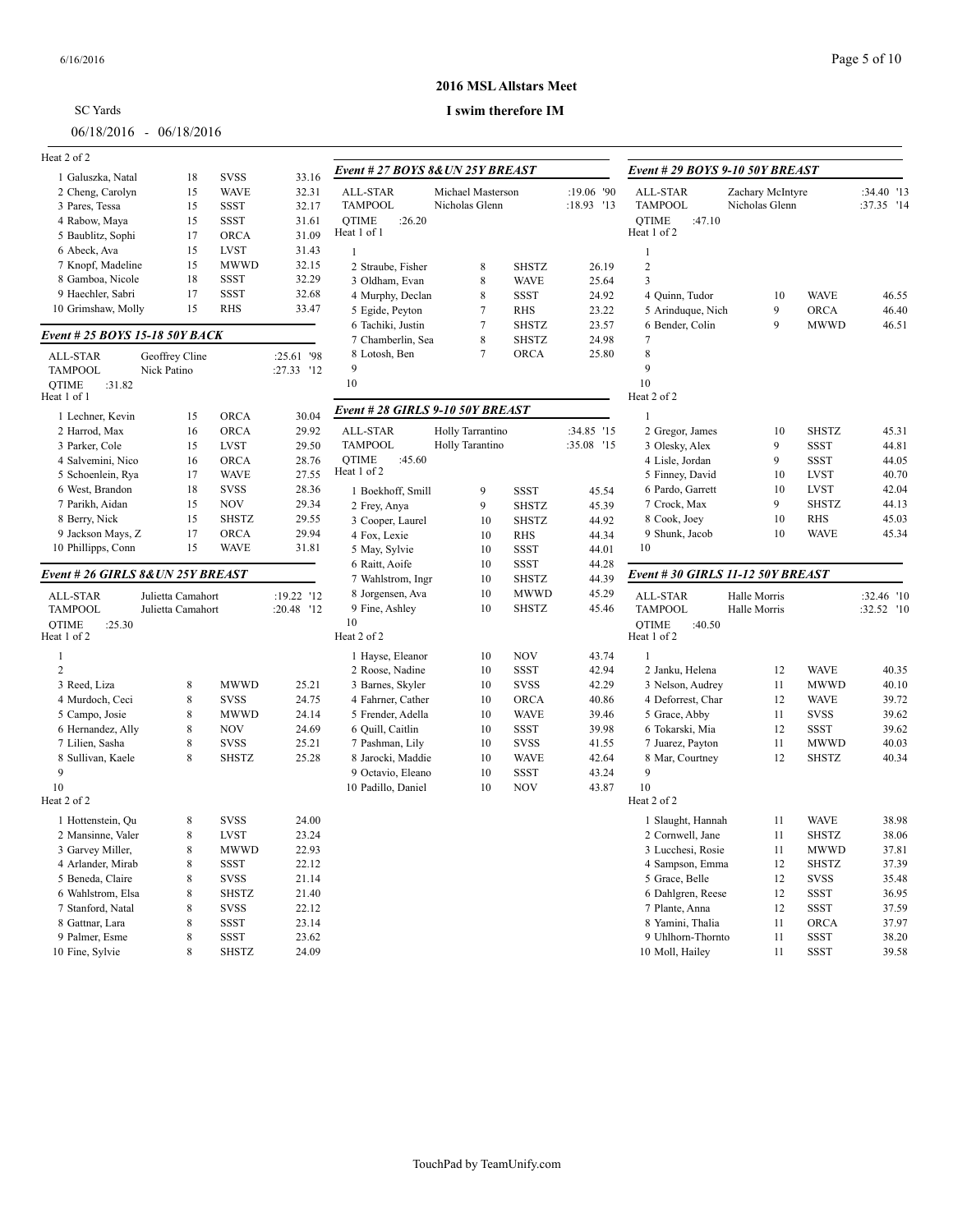| <b>SC</b> Yards |  |
|-----------------|--|
|                 |  |

06/18/2016 - 06/18/2016

### **2016 MSL Allstars Meet**

| Event # 31 BOYS 11-12 50Y BREAST                                    |                                |              |                            | Event #33 BOYS 13-14 50Y BREAST                                     |                                  |              |                          | Event # 35 BOYS 15-18 50Y BREAST                                    |                                   |                            |                          |
|---------------------------------------------------------------------|--------------------------------|--------------|----------------------------|---------------------------------------------------------------------|----------------------------------|--------------|--------------------------|---------------------------------------------------------------------|-----------------------------------|----------------------------|--------------------------|
| ALL-STAR<br><b>TAMPOOL</b><br><b>OTIME</b><br>:41.99<br>Heat 1 of 2 | Larry Becker<br>Stefan Venne   |              | :31.59 '89<br>:34.61 '13   | ALL-STAR<br><b>TAMPOOL</b><br><b>OTIME</b><br>:37.62<br>Heat 1 of 2 | Mike Anderson<br>Orion Ma        |              | :29.59 '93<br>:28.93 '16 | ALL-STAR<br><b>TAMPOOL</b><br><b>OTIME</b><br>:34.07<br>Heat 1 of 1 | Ian Ivarson<br><b>Riley Stray</b> |                            | :27.88 '00<br>:29.76 '16 |
| 1                                                                   |                                |              |                            |                                                                     |                                  |              |                          | $\mathbf{1}$                                                        |                                   |                            |                          |
| $\overline{2}$                                                      |                                |              |                            | $\overline{2}$                                                      |                                  |              |                          | $\overline{2}$                                                      |                                   |                            |                          |
| 3                                                                   |                                |              |                            | $\overline{3}$                                                      |                                  |              |                          | 3 Gelbach, Nate                                                     | 17                                | <b>SVSS</b>                | 34.00                    |
| 4 Cassidy, Brenda                                                   | 12                             | <b>LVST</b>  | 40.63                      | 4 Fischbach, Aver                                                   | 13                               | <b>SSST</b>  | 37.61                    | 4 Harrod, Max                                                       | 16                                | ORCA                       | 30.48                    |
| 5 Wolford, Nate                                                     | 12                             | <b>SHSTZ</b> | 40.33                      | 5 Simon, Connor                                                     | 13                               | <b>MWWD</b>  | 37.26                    | 5 Peacock, Nathan                                                   | 18                                | <b>ORCA</b>                | 28.49                    |
| 6 Dixon, Jake                                                       | 11                             | <b>SHSTZ</b> | 40.46                      | 6 Maga, Tak                                                         | 13                               | <b>RHS</b>   | 37.57                    | 6 West, Brandon                                                     | 18                                | <b>SVSS</b>                | 30.47                    |
| 7 Gravelle, James                                                   | 11                             | <b>LVST</b>  | 41.03                      | $\tau$                                                              |                                  |              |                          | 7 Brewer, Bennett                                                   | 15                                | <b>NOV</b>                 | 33.06                    |
| 8                                                                   |                                |              |                            | 8                                                                   |                                  |              |                          | 8                                                                   |                                   |                            |                          |
| 9                                                                   |                                |              |                            | 9                                                                   |                                  |              |                          | 9                                                                   |                                   |                            |                          |
| 10                                                                  |                                |              |                            | 10                                                                  |                                  |              |                          | 10                                                                  |                                   |                            |                          |
| Heat 2 of 2                                                         |                                |              |                            | Heat 2 of 2                                                         |                                  |              |                          |                                                                     |                                   |                            |                          |
| 1 Goldberg, Garre                                                   | 11                             | <b>ORCA</b>  | 39.43                      | 1 Cribbin, Danny                                                    | 13                               | <b>ORCA</b>  | 36.83                    | Event # 36 GIRLS 8& UN 25Y FLY                                      |                                   |                            |                          |
| 2 Watenpaugh, Dex                                                   | 12                             | <b>SSST</b>  | 39.07                      | 2 Finn, Gregory                                                     | 13                               | <b>SHSTZ</b> | 36.75                    | ALL-STAR                                                            | Reese Burns                       |                            | $:16.07$ '11             |
| 3 Rhinehart, Sam                                                    | 12                             | <b>NOV</b>   | 38.47                      | 3 Morris, Sam                                                       | 13                               | <b>NOV</b>   | 36.07                    | <b>TAMPOOL</b>                                                      | Catherine Watrous                 |                            | :17.11 '13               |
| 4 Cordero, Hayden                                                   | 11                             | <b>RHS</b>   | 38.12                      | 4 Brouwer, Warren                                                   | 14                               | <b>SHSTZ</b> | 35.40                    | <b>OTIME</b><br>:21.51                                              |                                   |                            |                          |
| 5 Flynn, Kylar                                                      | 12                             | <b>LVST</b>  | 36.19                      | 5 Falvey, Chris                                                     | 13                               | <b>WAVE</b>  | 34.16                    | Heat 1 of 3                                                         |                                   |                            |                          |
| 6 Jasko, Merrik                                                     | 11                             | ORCA         | 36.93                      | 6 Chase, James                                                      | 13                               | <b>WAVE</b>  | 35.15                    | $\mathbf{1}$                                                        |                                   |                            |                          |
| 7 Owenson, Nicola                                                   | 12                             | <b>SSST</b>  | 38.27                      | 7 Hallatt, Hayden                                                   | 14                               | <b>NOV</b>   | 35.87                    | 2                                                                   |                                   |                            |                          |
| 8 Padillo, Sean                                                     | 12                             | <b>NOV</b>   | 39.06                      | 8 Davis, Rowan                                                      | 14                               | SSST         | 36.66                    | $\overline{3}$                                                      |                                   |                            |                          |
| 9 Placak, Robert                                                    | 12                             | <b>SSST</b>  | 39.36                      | 9 Nicholas, Aidan                                                   | 14                               | <b>SVSS</b>  | 36.79                    | 4 Octavio, Layney                                                   | 8                                 | <b>SSST</b>                | 21.25                    |
| 10 Brouwer, Andrew                                                  | 11                             | <b>SHSTZ</b> | 40.26                      | 10 Parker, Owen                                                     | 13                               | <b>LVST</b>  | 37.20                    | 5 Gregor, Stella                                                    | $\,$ 8 $\,$                       | <b>SHSTZ</b>               | 21.08                    |
| Event # 32 GIRLS 13-14 50Y BREAST                                   |                                |              |                            | Event #34 GIRLS 15-18 50Y BREAST                                    |                                  |              |                          | 6 Boyle, Elise<br>7 Arnal, Sophie                                   | $\,$ 8 $\,$<br>$\overline{7}$     | <b>SVSS</b><br><b>SVSS</b> | 21.19<br>21.36           |
| ALL-STAR<br><b>TAMPOOL</b>                                          | Serena Campbell<br>Alexa Zener |              | :32.45 '14<br>$:32.35$ '12 | ALL-STAR<br><b>TAMPOOL</b>                                          | L Mitchel<br>Carly Jackson-Clark |              | :32.28 '86<br>:32.48 '12 | 8<br>9                                                              |                                   |                            |                          |
| :38.73<br><b>OTIME</b><br>Heat 1 of 2                               |                                |              |                            | :38.99<br><b>OTIME</b><br>Heat 1 of 1                               |                                  |              |                          | 10<br>Heat 2 of 3                                                   |                                   |                            |                          |
| 1                                                                   |                                |              |                            | 1 Shunk, Amelia                                                     | 15                               | <b>WAVE</b>  | 38.96                    | 1 Philp, Laurel                                                     | 8                                 | <b>SVSS</b>                | 20.82                    |
| $\sqrt{2}$                                                          |                                |              |                            | 2 McDaniel, Morga                                                   | 16                               | <b>ORCA</b>  | 38.41                    | 2 Hovey, Holly                                                      | $\tau$                            | <b>SHSTZ</b>               | 20.73                    |
| 3                                                                   |                                |              |                            | 3 Rabow, Maya                                                       | 15                               | <b>SSST</b>  | 36.13                    | 3 Cass-Lein, Zoe                                                    | $\,$ 8 $\,$                       | <b>MWWD</b>                | 20.41                    |
| 4 Lucchesi, Ryann                                                   | 13                             | <b>MWWD</b>  | 38.04                      | 4 Boyle, Taylor                                                     | 16                               | <b>MWWD</b>  | 34.45                    | 4 Murphy, Paige                                                     | $\,$ 8 $\,$                       | <b>SHSTZ</b>               | 20.12                    |
| 5 McDaniel, Erin                                                    | 14                             | <b>ORCA</b>  | 36.77                      | 5 Jasko, Nicolett                                                   | 15                               | <b>ORCA</b>  | 32.00                    | 5 Zech, Ava                                                         | 8                                 | <b>SVSS</b>                | 19.81                    |
| 6 Lowe, Maddie                                                      | 13                             | <b>WAVE</b>  | 37.32                      | 6 Urban, Sasha                                                      | 15                               | <b>NOV</b>   | 34.02                    | 6 Fetterman-Riggl                                                   | $\,$ 8 $\,$                       | <b>MWWD</b>                | 19.86                    |
| 7                                                                   |                                |              |                            | 7 Freda, Kate                                                       | 16                               | <b>SVSS</b>  | 35.52                    | 7 Reagan, Lauren                                                    | $\tau$                            | <b>SHSTZ</b>               | 20.16                    |
| 8                                                                   |                                |              |                            | 8 Masterson, Kate                                                   | 15                               | <b>WAVE</b>  | 37.23                    | 8 Brown, Haley                                                      | $\,$ 8 $\,$                       | <b>LVST</b>                | 20.50                    |
| 9                                                                   |                                |              |                            | 9 Grimshaw, Molly                                                   | 15                               | <b>RHS</b>   | 38.70                    | 9 Mansinne, Valer                                                   | $\,$ 8 $\,$                       | <b>LVST</b>                | 20.81                    |
| 10<br>Heat 2 of 2                                                   |                                |              |                            | 10                                                                  |                                  |              |                          | 10 Kwei, McKenzie<br>Heat 3 of 3                                    | 8                                 | <b>NOV</b>                 | 20.86                    |
|                                                                     |                                |              |                            |                                                                     |                                  |              |                          |                                                                     |                                   |                            |                          |
| $\mathbf{1}$                                                        |                                |              |                            |                                                                     |                                  |              |                          | 1 Stanford, Natal                                                   | $\,$ 8 $\,$                       | <b>SVSS</b>                | 19.63                    |
| 2 Moll, Abby                                                        | 13                             | <b>SSST</b>  | 36.49                      |                                                                     |                                  |              |                          | 2 Noyes, Alina                                                      | 8                                 | <b>MWWD</b>                | 19.39                    |
| 3 Degraves, Ryann                                                   | 13                             | <b>MWWD</b>  | 36.14                      |                                                                     |                                  |              |                          | 3 Davis, Margeaux                                                   | $\,$ 8 $\,$                       | <b>SSST</b>                | 18.19                    |
| 4 Gravelle, Laura                                                   | 13                             | <b>LVST</b>  | 35.45                      |                                                                     |                                  |              |                          | 4 Hadar, Talia                                                      | $\,$ 8 $\,$                       | <b>ORCA</b>                | 17.73                    |
| 5 Gregory, Anna                                                     | 14                             | <b>SHSTZ</b> | 34.46                      |                                                                     |                                  |              |                          | 5 Kostecki, Sanne                                                   | $\,$ 8 $\,$                       | <b>SHSTZ</b>               | 16.20                    |
| 6 Juarez, Olivia                                                    | 13                             | <b>MWWD</b>  | 34.65                      |                                                                     |                                  |              |                          | 6 Damsen, Lily                                                      | $\,8\,$                           | <b>SVSS</b>                | 17.53                    |
| 7 Riedinger, Nora                                                   | 14                             | <b>SSST</b>  | 35.95                      |                                                                     |                                  |              |                          | 7 Mauzy, Amanda                                                     | $\,$ 8 $\,$                       | <b>SSST</b>                | 18.05                    |
| 8 Press, Jamie                                                      | 13                             | <b>ORCA</b>  | 36.28                      |                                                                     |                                  |              |                          | 8 Hayse, Beatrice                                                   | 8                                 | <b>NOV</b>                 | 18.63                    |
| 9 Falk, Skylee                                                      | 14                             | <b>ORCA</b>  | 36.61                      |                                                                     |                                  |              |                          | 9 Boysen, Makayla                                                   | 8                                 | ORCA                       | 19.44                    |
| 10                                                                  |                                |              |                            |                                                                     |                                  |              |                          | 10 Wahlstrom, Elsa                                                  | 8                                 | <b>SHSTZ</b>               | 19.70                    |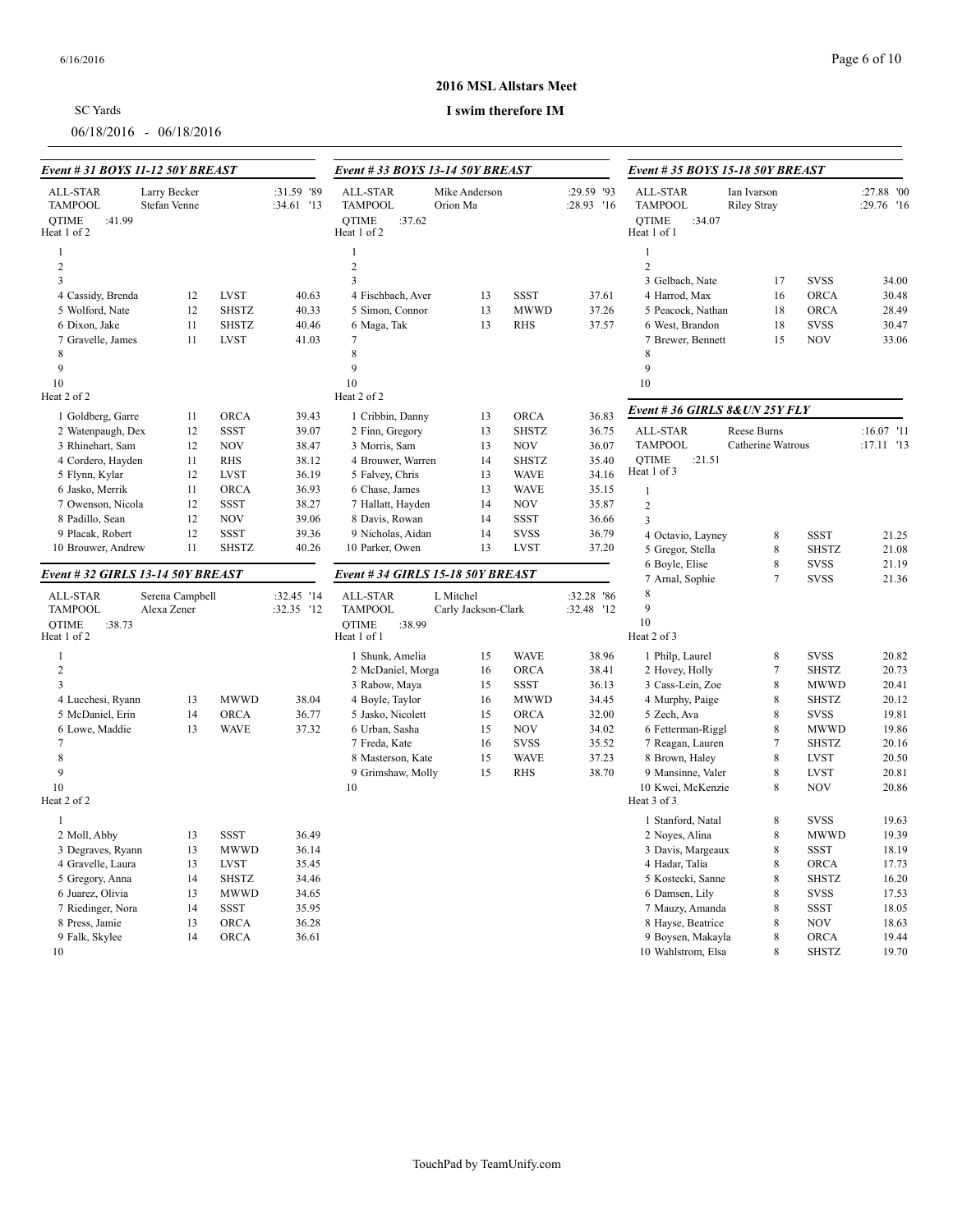## SC Yards

06/18/2016 - 06/18/2016

### **2016 MSL Allstars Meet**

|                               |                   |              |            |                               |                            |              |                          | Heat 3 of 3                           |                   |              |            |
|-------------------------------|-------------------|--------------|------------|-------------------------------|----------------------------|--------------|--------------------------|---------------------------------------|-------------------|--------------|------------|
| Event # 37 BOYS 8& UN 25Y FLY |                   |              |            | Event # 39 BOYS 9-10 50Y FLY  |                            |              |                          | 1 Jarvie, Olivia                      | 11                | <b>SVSS</b>  | 32.88      |
| <b>TAMPOOL</b>                | Andre Ignoffo     |              | :15.89 '14 | <b>TAMPOOL</b>                | Ethan Lewczyk              |              | :30.28 '12               | 2 Sharp, Alena                        | 11                | <b>SHSTZ</b> | 32.25      |
| ALL-STAR                      | Mark Masterson    |              | :15.31 '93 | ALL-STAR                      | Jonah Albers               |              | :29.97 '12               | 3 Sampson, Emma                       | 12                | <b>SHSTZ</b> | 31.41      |
| <b>OTIME</b><br>:23.31        |                   |              |            | :42.95<br><b>OTIME</b>        |                            |              |                          | 4 Chong, Nicole                       | 11                | <b>ORCA</b>  | 30.46      |
| Heat 1 of 1                   |                   |              |            | Heat 1 of 2                   |                            |              |                          | 5 Watrous, Cat                        | 11                | <b>SSST</b>  | 29.44      |
| 1 Mueller, Ben                | 8                 | <b>WAVE</b>  | 23.06      | 1                             |                            |              |                          | 6 Dahlgren, Reese                     | 12                | <b>SSST</b>  | 30.02      |
| 2 Albers, Adam                | $\overline{7}$    | <b>ORCA</b>  | 21.82      | $\sqrt{2}$                    |                            |              |                          | 7 O'Leary, Kate                       | 12                | <b>NOV</b>   | 31.20      |
| 3 Makino, Kai                 | 8                 | <b>SHSTZ</b> | 21.07      | $\overline{3}$                |                            |              |                          | 8 Zimmerman, Clai                     | 12                | SM           | 32.03      |
| 4 Hanna, Reed                 | 8                 | <b>SVSS</b>  | 19.90      | 4 Johnson, Nathan             | 9                          | <b>SVSS</b>  | 42.80                    | 9 Tsai, Angela                        | 12                | <b>MWWD</b>  | 32.34      |
| 5 Kurth, Tucker               | 8                 | <b>LVST</b>  | 18.07      | 5 Lisle, Jordan               | 9                          | <b>SSST</b>  | 42.07                    | 10 Grace, Belle                       | 12                | <b>SVSS</b>  | 32.94      |
| 6 Chong, Andrew               | 8                 | <b>ORCA</b>  | 18.66      | 6 Flake, Whit                 | 9                          | <b>SHSTZ</b> | 42.25                    |                                       |                   |              |            |
| 7 Yock, Cayden                | 8                 | <b>MWWD</b>  | 20.60      | 7 Diaz, Rodrigo               | 10                         | <b>WAVE</b>  | 42.94                    | Event # 41 BOYS 11-12 50Y FLY         |                   |              |            |
| 8 Garroway Myers,             | 8                 | <b>MWWD</b>  | 21.31      | 8                             |                            |              |                          |                                       |                   |              |            |
| 9 Wright, Jackson             | 8                 | <b>ORCA</b>  | 21.97      | 9                             |                            |              |                          | <b>TAMPOOL</b>                        | Jonah Albers      |              | :27.41 '14 |
| 10                            |                   |              |            | 10                            |                            |              |                          | ALL-STAR                              | Jonah Albers      |              | :27.45 '14 |
|                               |                   |              |            | Heat 2 of 2                   |                            |              |                          | <b>OTIME</b><br>:37.80<br>Heat 1 of 2 |                   |              |            |
| Event #38 GIRLS 9-10 50Y FLY  |                   |              |            | 1 Link, Miller                | 9                          | <b>LVST</b>  | 39.90                    | $\mathbf{1}$                          |                   |              |            |
| <b>TAMPOOL</b>                | Catherine Watrous |              | :31.30 '15 | 2 Arinduque, Nich             | 9                          | <b>ORCA</b>  | 38.73                    | 2 Shehan, Will                        | 11                | <b>WAVE</b>  | 37.31      |
| ALL-STAR                      | Reese Burns       |              | :29.75 '13 | 3 Madden, Sean                | 10                         | <b>MWWD</b>  | 36.34                    | 3 Wolford, Nate                       | 12                | <b>SHSTZ</b> | 36.46      |
| <b>OTIME</b><br>:41.06        |                   |              |            | 4 Gattnar, Marre              | 10                         | <b>SSST</b>  | 30.86                    | 4 Scruton, Nick                       | 11                | <b>SSST</b>  | 35.65      |
| Heat 1 of 3                   |                   |              |            | 5 Ignoffo, Andre              | 10                         | <b>ORCA</b>  | 30.36                    | 5 Shryock, George                     | 12                | <b>SHSTZ</b> | 35.00      |
| $\mathbf{1}$                  |                   |              |            | 6 Aryanpour, Came             | 10                         | <b>SSST</b>  | 30.60                    | 6 Blanchard, Amos                     | 12                | <b>RHS</b>   | 35.22      |
| $\overline{2}$                |                   |              |            | 7 Sternfels, Andr             | 9                          | <b>SVSS</b>  | 33.47                    | 7 Bernhard, Tj                        | 11                | <b>LVST</b>  | 36.10      |
| $\overline{3}$                |                   |              |            | 8 Finney, David               | 10                         | <b>LVST</b>  | 38.43                    | 8 Roose, Lucien                       | 12                | <b>SSST</b>  | 36.67      |
| 4 Levy, Rebecca               | 10                | <b>MWWD</b>  | 41.00      | 9 Crock, Max                  | 9                          | <b>SHSTZ</b> | 39.61                    | 9 Finley, Byron                       | 12                | <b>LVST</b>  | 37.36      |
| 5 Nicholas, Hanna             | 10                | <b>NOV</b>   | 40.93      | 10 Hannah, Abraham            | 10                         | <b>SM</b>    | 40.64                    | 10                                    |                   |              |            |
| 6 Lawson, Claire              | 9                 | <b>SVSS</b>  | 40.98      |                               |                            |              |                          | Heat 2 of 2                           |                   |              |            |
| 7                             |                   |              |            | Event #40 GIRLS 11-12 50Y FLY |                            |              |                          | 1 Haggard, Domini                     | 12                | <b>SHSTZ</b> | 34.38      |
| $\,$ 8 $\,$                   |                   |              |            | <b>TAMPOOL</b>                |                            |              |                          |                                       |                   |              |            |
| 9                             |                   |              |            | ALL-STAR                      | Reese Burns<br>Reese Burns |              | :29.13 '14<br>:27.80 '15 | 2 Long, Brady                         | 11                | <b>SHSTZ</b> | 34.06      |
| 10                            |                   |              |            | <b>OTIME</b>                  |                            |              |                          | 3 Stewart, Jackso                     | 11                | <b>SSST</b>  | 32.10      |
| Heat 2 of 3                   |                   |              |            | :35.48<br>Heat 1 of 3         |                            |              |                          | 4 Luis, Caleb                         | 12                | <b>RHS</b>   | 31.31      |
|                               |                   |              |            |                               |                            |              |                          | 5 Duro, Donovan                       | 12                | <b>SHSTZ</b> | 28.04      |
| 1                             |                   |              |            | $\mathbf{1}$                  |                            |              |                          | 6 Hadar, Daniel                       | 11                | <b>ORCA</b>  | 30.63      |
| 2 Kiriakis, Ameli             | 9                 | <b>SVSS</b>  | 40.08      | 2 Stauffer, Kitty             | 11                         | <b>SVSS</b>  | 35.02                    | 7 Brewer, Brett                       | 12                | <b>NOV</b>   | 31.92      |
| 3 Hughes, Amelia              | 10                | <b>RHS</b>   | 39.43      | 3 Sunshine, Lulu              | 12                         | <b>WAVE</b>  | 34.73                    | 8 Alvarado, Aleja                     | 12                | <b>MWWD</b>  | 33.52      |
| 4 Letts, Sophie               | 10                | <b>WAVE</b>  | 39.24      | 4 Carlucci, Seraf             | 12                         | <b>SSST</b>  | 34.55                    | 9 Stanford, Cole                      | 11                | <b>SVSS</b>  | 34.15      |
| 5 Harlow, Eliza               | 9                 | <b>SVSS</b>  | 38.84      | 5 Moll, Hailey                | 11                         | <b>SSST</b>  | 34.49                    | 10 Fong, Ty Anders                    | 12                | <b>SSST</b>  | 34.77      |
| 6 Diaz, Ellie                 | 10                | SM           | 38.99      | 6 Walters, Ilea               | 12                         | <b>SVSS</b>  | 34.52                    | Event #42 GIRLS 13-14 50Y FLY         |                   |              |            |
| 7 Lin, Emerald                | 10                | <b>MWWD</b>  | 39.36      | 7 Grubb, Natasha              | 11                         | <b>SHSTZ</b> | 34.68                    |                                       |                   |              |            |
| 8 May, Sylvie                 | 10                | <b>SSST</b>  | 39.55      | 8 O'Leary, Lulu               | 12                         | <b>NOV</b>   | 34.94                    | <b>TAMPOOL</b>                        | Sasha Petrova     |              | :28.02 '12 |
| 9 Boysen, Marissa             | 10                | ORCA         | 40.34      | 9 Turner, Adeline             | 11                         | <b>SVSS</b>  | 35.06                    | ALL-STAR                              | Lindsay Masterson |              | :27.20 '92 |
| 10<br>Heat 3 of 3             |                   |              |            | 10<br>Heat 2 of 3             |                            |              |                          | <b>OTIME</b><br>:33.20                |                   |              |            |
|                               |                   |              |            |                               |                            |              |                          | Heat 1 of 2                           |                   |              |            |
| 1 Riemer, Kelsey              | 10                | <b>SHSTZ</b> | 37.98      | 1 Wolfers, Ruby               | 12                         | <b>WAVE</b>  | 34.36                    | 1 Garcia, Alexia                      | 13                | <b>SM</b>    | 33.16      |
| 2 Plonowski, Gabr             | 10                | <b>SSST</b>  | 37.76      | 2 Taylor, Chippy              | 12                         | <b>LVST</b>  | 34.04                    | 2 Smith, Talia                        | 13                | <b>SVSS</b>  | 32.96      |
| 3 Barnes, Skyler              | 10                | <b>SVSS</b>  | 36.45      | 3 Hare-Leiva, Bel             | 12                         | <b>SVSS</b>  | 33.70                    | 3 Helmer, Alicia                      | 13                | <b>WAVE</b>  | 32.89      |
| 4 McAuley, Maeve              | 10                | <b>SSST</b>  | 35.57      | 4 Hoover, Olivia              | 12                         | <b>ORCA</b>  | 33.38                    | 4 Brooks, Sophia                      | 13                | <b>SSST</b>  | 32.51      |
| 5 Deforrest, Kate             | 10                | <b>WAVE</b>  | 34.23      | 5 Williams, Sarah             | 12                         | SM           | 33.17                    | 5 Arinduque, Kath                     | 13                | ORCA         | 32.16      |
| 6 Palfy, Anna                 | 10                | <b>ORCA</b>  | 35.22      | 6 Kalfayan, Arika             | 12                         | <b>SM</b>    | 33.27                    | 6 Scafani, Sopia                      | 14                | <b>NOV</b>   | 32.17      |
| 7 Hovey, Loretta              | 10                | <b>SHSTZ</b> | 36.16      | 7 Rodriguez, Kira             | 11                         | <b>ORCA</b>  | 33.54                    | 7 McDaniel, Erin                      | 14                | <b>ORCA</b>  | 32.58      |
| 8 Everage, Addiso             | 9                 | <b>SSST</b>  | 37.19      | 8 Bender, Grace               | 12                         | <b>MWWD</b>  | 33.89                    | 8 Grele, Shane                        | 14                | <b>SSST</b>  | 32.92      |
| 9 Abeck, Iris                 | 9                 | <b>LVST</b>  | 37.89      | 9 Lachter, Liza               | 12                         | <b>SSST</b>  | 34.12                    | 9 McCallister, Ka                     | 13                | SM           | 33.07      |
| 10 Wahlstrom, Ingr            | 10                | <b>SHSTZ</b> | 38.42      | 10 Ross, Gianna               | 12                         | <b>ORCA</b>  | 34.46                    | 10 Morales, Reyna                     | 14                | <b>MWWD</b>  | 33.18      |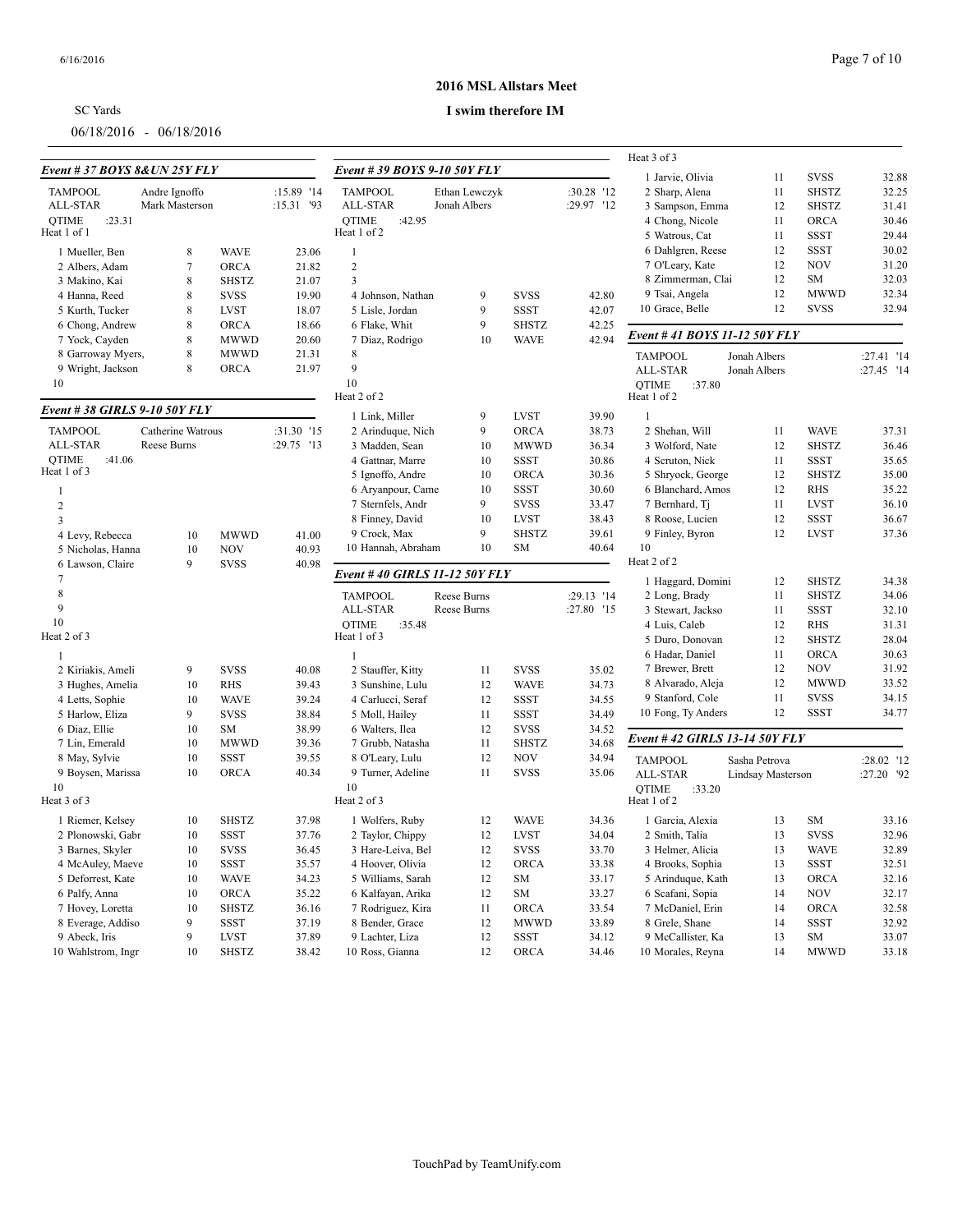| <b>SC</b> Yards           |  |  |  |
|---------------------------|--|--|--|
| $06/18/2016 - 06/18/2016$ |  |  |  |

### **2016 MSL Allstars Meet**

| Heat 2 of 2                           |                |             |              | Heat 2 of 2                           |                       |              |             | Heat 3 of 3                            |                   |              |             |
|---------------------------------------|----------------|-------------|--------------|---------------------------------------|-----------------------|--------------|-------------|----------------------------------------|-------------------|--------------|-------------|
| 1 Firmage, Kalia                      | 14             | <b>SSST</b> | 31.79        | 1 Pares, Tessa                        | 15                    | <b>SSST</b>  | 31.35       | 1 Garvey Miller,                       | 8                 | <b>MWWD</b>  | 1:40.94     |
| 2 Kilgannon, Isla                     | 14             | <b>MWWD</b> | 31.03        | 2 Haechler, Sabri                     | 17                    | <b>SSST</b>  | 30.90       | 2 Hadar, Talia                         | $\,$ 8 $\,$       | ORCA         | 1:40.86     |
| 3 Knopf, Lucy                         | 13             | <b>MWWD</b> | 30.81        | 3 Oblites, Rebecc                     | 15                    | <b>RHS</b>   | 30.31       | 3 Noyes, Alina                         | 8                 | <b>MWWD</b>  | 1:37.83     |
| 4 Erikson, Sarah                      | 14             | <b>SSST</b> | 30.16        | 4 Freda, Kate                         | 16                    | <b>SVSS</b>  | 29.31       | 4 Damsen, Lily                         | 8                 | <b>SVSS</b>  | 1:36.09     |
| 5 Scafani, Ava                        | 13             | <b>NOV</b>  | 28.96        | 5 Jasko, Nicolett                     | 15                    | <b>ORCA</b>  | 27.50       | 5 Kostecki, Sanne                      | $\,$ 8 $\,$       | <b>SHSTZ</b> | 1:33.31     |
| 6 Carney, Kyra                        | 14             | <b>SVSS</b> | 29.22        | 6 Gamboa, Nicole                      | 18                    | SSST         | 29.11       | 6 Arlander, Mirab                      | $\,$ 8 $\,$       | <b>SSST</b>  | 1:35.18     |
| 7 Bukowski, Jessi                     | 13             | SSST        | 30.68        | 7 Baublitz, Sophi                     | 17                    | <b>ORCA</b>  | 29.36       | 7 Hayse, Beatrice                      | $\,$ 8 $\,$       | <b>NOV</b>   | 1:37.37     |
| 8 Rossi, Kimi                         | 14             | <b>LVST</b> | 30.83        | 8 Masterson, Kate                     | 15                    | <b>WAVE</b>  | 30.54       | 8 Davis, Margeaux                      | $\,$ 8 $\,$       | <b>SSST</b>  | 1:39.28     |
| 9 Tsai, Jocelyn                       | 14             | <b>MWWD</b> | 31.52        | 9 Wynne, Jane                         | 17                    | <b>SSST</b>  | 30.97       | 9 Beneda, Claire                       | $\,$ 8 $\,$       | <b>SVSS</b>  | 1:40.91     |
| 10 Kawamura, Caitl                    | 13             | <b>WAVE</b> | 31.84        | 10                                    |                       |              |             | 10 Derrick, Charlo                     | $\,$ 8 $\,$       | <b>SSST</b>  | 1:42.93     |
| Event # 43 BOYS 13-14 50Y FLY         |                |             |              | Event #45 BOYS 15-18 50Y FLY          |                       |              |             | Event #47 BOYS 8&UN 100Y I.M.          |                   |              |             |
| <b>TAMPOOL</b>                        | RJ Williams    |             | :25.18 '11   | <b>TAMPOOL</b>                        | Jonathan Farbman      |              | :24.15 '14  | <b>TAMPOOL</b>                         | Finn Aune         |              | 1:26.73 '12 |
| ALL-STAR                              | Daniel Hardman |             | :24.74 '13   | ALL-STAR                              | <b>Trent Williams</b> |              | :23.63 '08  | ALL-STAR                               | Adrian Adkison    |              | 1:19.02 '93 |
| <b>OTIME</b><br>:33.13<br>Heat 1 of 2 |                |             |              | <b>OTIME</b><br>:28.46<br>Heat 1 of 1 |                       |              |             | <b>OTIME</b><br>1:53.50<br>Heat 1 of 1 |                   |              |             |
| -1                                    |                |             |              | 1 Pourian, Pasha                      | 17                    | <b>SSST</b>  | 28.27       | 1                                      |                   |              |             |
| $\overline{2}$                        |                |             |              | 2 Laughlin, Jack                      | 15                    | <b>MWWD</b>  | 27.86       | 2 Stanford, Bradl                      | 8                 | <b>SVSS</b>  | 1:51.76     |
| $\overline{\mathbf{3}}$               |                |             |              | 3 Lyons, Deven                        | 16                    | <b>ORCA</b>  | 26.63       | 3 Makino, Kai                          | $\,$ 8 $\,$       | <b>SHSTZ</b> | 1:50.41     |
| 4 Burdick, Walker                     | 13             | SM          | 32.89        | 4 Hettler, Jackso                     | 18                    | SSST         | 25.17       | 4 Hanna, Reed                          | $\,$ 8 $\,$       | <b>SVSS</b>  | 1:44.41     |
| 5 Maync, Marc-Ant                     | 13             | <b>SSST</b> | 32.40        | 5 Peacock, Nathan                     | 18                    | <b>ORCA</b>  | 24.92       | 5 Anderson, Nolan                      | $\,$ 8 $\,$       | <b>SHSTZ</b> | 1:24.57     |
| 6 Thorp, Zachary                      | 13             | SM          | 32.77        | 6 Parker, Cole                        | 15                    | <b>LVST</b>  | 25.09       | 6 Hellar, Cameron                      | 8                 | <b>LVST</b>  | 1:30.82     |
| 7 Ford, Cole                          | 14             | <b>SVSS</b> | 33.06        | 7 Lechner, Kevin                      | 15                    | <b>ORCA</b>  | 26.49       | 7 Yock, Cayden                         | $\,$ 8 $\,$       | <b>MWWD</b>  | 1:47.28     |
| 8                                     |                |             |              | 8 Schiano, Julian                     | 17                    | <b>NOV</b>   | 27.76       | 8 Egide, Peyton                        | 7                 | RHS          | 1:51.05     |
| 9                                     |                |             |              | 9 Salvemini, Nico                     | 16                    | <b>ORCA</b>  | 28.02       | 9 Mueller, Ben                         | $\,$ 8 $\,$       | <b>WAVE</b>  | 1:52.35     |
| 10                                    |                |             |              | 10 Parikh, Aidan                      | 15                    | <b>NOV</b>   | 28.30       | 10                                     |                   |              |             |
| Heat 2 of 2                           |                |             |              |                                       |                       |              |             |                                        |                   |              |             |
| 1 Smith, Cade                         | 14             | <b>SSST</b> | 31.82        | Event #46 GIRLS 8& UN 100Y I.M.       |                       |              |             | Event #48 GIRLS 9-10 100Y I.M.         |                   |              |             |
| 2 Davis, Boden                        | 13             | <b>ORCA</b> | 30.87        | <b>TAMPOOL</b>                        | Julietta Camahort     |              | 1:24.24 '12 | ALL-STAR                               | Reese Burns       |              | 1:08.67 '13 |
| 3 Walters, Timoth                     | 14             | <b>SVSS</b> | 30.55        | ALL-STAR                              | Julietta Comahort     |              | 1:23.07 '12 | <b>TAMPOOL</b>                         | Catherine Watrous |              | 1:14.25 '15 |
| 4 Priahin, Vladim                     | 13             | <b>WAVE</b> | 29.13        | <b>OTIME</b><br>1:52.00               |                       |              |             | <b>OTIME</b><br>1:29.92                |                   |              |             |
| 5 Erikson, Noah                       | 13             | <b>SSST</b> | 26.83        | Heat 1 of 3                           |                       |              |             | Heat 1 of 2                            |                   |              |             |
| 6 Albers, Jonah                       | 14             | <b>ORCA</b> | 27.18        | $\mathbf{1}$                          |                       |              |             |                                        |                   |              |             |
| 7 Hallatt, Hayden                     | 14             | <b>NOV</b>  | 29.58        | $\sqrt{2}$                            |                       |              |             | 2 Levy, Rebecca                        | 10                | <b>MWWD</b>  | 1:29.69     |
| 8 Priahin, Andrey                     | 13             | <b>WAVE</b> | 30.60        | 3                                     |                       |              |             | 3 Jordan, Sara                         | 9                 | <b>WAVE</b>  | 1:29.50     |
| 9 Maga, Tak                           | 13             | <b>RHS</b>  | 30.94        | 4 Hovey, Holly                        | 7                     | <b>SHSTZ</b> | 1:51.15     | 4 Cassidy, Claire                      | 10                | <b>LVST</b>  | 1:26.21     |
| 10 Nielsen, Powell                    | 13             | <b>NOV</b>  | 31.91        | 5 Grow, Gabriella                     | $\,$ 8 $\,$           | <b>WAVE</b>  | 1:48.45     | 5 Everage, Addiso                      | 9                 | <b>SSST</b>  | 1:24.66     |
|                                       |                |             |              | 6 Sullivan, Kaele                     | 8                     | <b>SHSTZ</b> | 1:49.76     | 6 Roose, Nadine                        | 10                | <b>SSST</b>  | 1:25.61     |
| Event #44 GIRLS 15-18 50Y FLY         |                |             |              | 7                                     |                       |              |             | 7 Hayse, Eleanor                       | 10                | <b>NOV</b>   | 1:28.51     |
| <b>TAMPOOL</b>                        | Sasha Petrova  |             | $:27.53$ '12 | $\,$ 8 $\,$                           |                       |              |             | 8 Cooper, Laurel                       | 10                | <b>SHSTZ</b> | 1:29.63     |
| <b>ALL-STAR</b>                       | Ivy Senn       |             | :27.04 '15   | 9                                     |                       |              |             | 9 Murphy, Leah                         | 9                 | <b>RHS</b>   | 1:29.78     |
| <b>QTIME</b><br>:32.23                |                |             |              | 10                                    |                       |              |             | 10                                     |                   |              |             |
| Heat 1 of 2                           |                |             |              | Heat 2 of 3                           |                       |              |             | Heat 2 of 2                            |                   |              |             |
| $\mathbf{1}$                          |                |             |              | 1 Arnal, Sophie                       | 7                     | <b>SVSS</b>  | 1:46.36     | 1 Pashman, Lily                        | 10                | <b>SVSS</b>  | 1:24.48     |
| $\overline{2}$                        |                |             |              | 2 Gregor, Stella                      | $\,$ 8 $\,$           | SHSTZ        | 1:44.63     | 2 Fahrner, Cather                      | $10\,$            | <b>ORCA</b>  | 1:22.95     |
| $\overline{\mathbf{3}}$               |                |             |              | 3 Walsh, Maggie                       | $\,$ 8 $\,$           | <b>WAVE</b>  | 1:43.98     | 3 Deforrest, Kate                      | 10                | <b>WAVE</b>  | 1:22.23     |
| 4 Lombardi, Laure                     | 16             | SVSS        | 32.11        | 4 Palmer, Esme                        | $\,$ 8 $\,$           | SSST         | 1:43.71     | 4 Frender, Adella                      | 10                | <b>WAVE</b>  | 1:21.83     |
| 5 Knopf, Madeline                     | 15             | <b>MWWD</b> | 31.49        | 5 Mansinne, Valer                     | $\,$ 8 $\,$           | <b>LVST</b>  | 1:43.15     | 5 Quill, Caitlin                       | 10                | SSST         | 1:17.18     |
| 6 Watridge, Chris                     | 16             | SSST        | 32.05        | 6 Stanford, Natal                     | $\,$ 8 $\,$           | <b>SVSS</b>  | 1:43.30     | 6 Morris, Sara                         | 10                | SVSS         | 1:18.97     |
| 7                                     |                |             |              | 7 Octavio, Layney                     | $\,$ 8 $\,$           | SSST         | 1:43.98     | 7 Barnes, Skyler                       | 10                | SVSS         | 1:22.20     |
| $\,8\,$                               |                |             |              | 8 Schmidt, Jamie                      | $\tau$                | <b>MWWD</b>  | 1:44.58     | 8 Hovey, Loretta                       | 10                | <b>SHSTZ</b> | 1:22.41     |
| 9                                     |                |             |              | 9 Gattnar, Lara                       | $\,$ 8 $\,$           | SSST         | 1:44.68     | 9 Padillo, Daniel                      | 10                | <b>NOV</b>   | 1:23.51     |
| 10                                    |                |             |              | 10 Blair, Brittney                    | $\tau$                | ORCA         | 1:46.86     | 10 Abeck, Iris                         | 9                 | <b>LVST</b>  | 1:24.65     |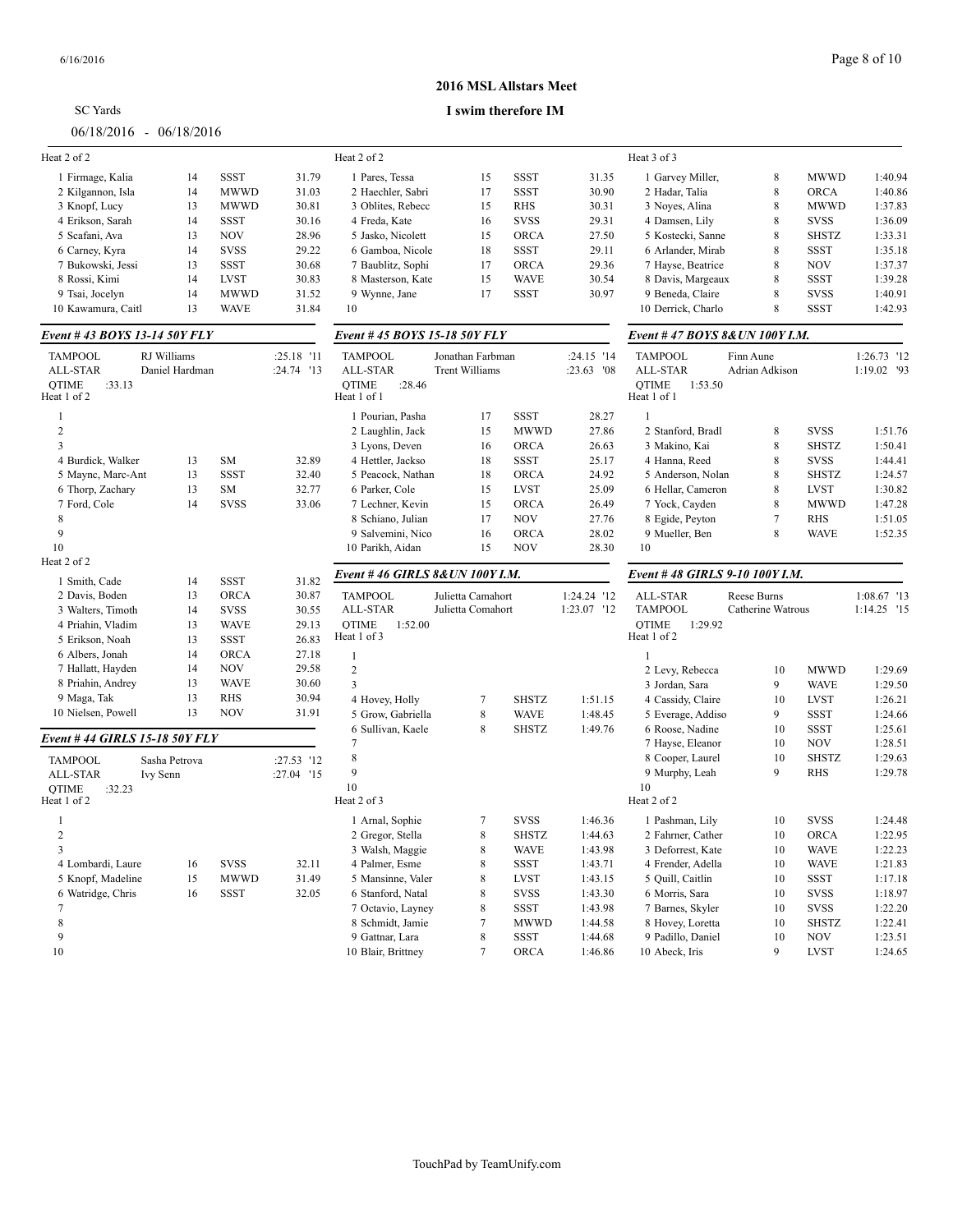## SC Yards

06/18/2016 - 06/18/2016

### **2016 MSL Allstars Meet**

#### **I swim therefore IM**

|                                  |                  |              |             |                                  |               |              |             | Heat 3 of 3                      |             |              |             |
|----------------------------------|------------------|--------------|-------------|----------------------------------|---------------|--------------|-------------|----------------------------------|-------------|--------------|-------------|
| Event #49 BOYS 9-10 100Y I.M.    |                  |              |             | Event # 51 BOYS 11-12 100Y I.M.  |               |              |             | 1 Lowe, Maddie                   | 13          | <b>WAVE</b>  | 1:12.67     |
| ALL-STAR                         | Zachary McIntyre |              | 1:07.31 '13 | <b>TAMPOOL</b>                   | Jonah Albers  |              | 1:07.57 '14 | 2 Kilgannon, Isla                | 14          | <b>MWWD</b>  | 1:11.90     |
| <b>TAMPOOL</b>                   | Marre Gattnar    |              | 1:13.98 '16 | ALL-STAR                         | Doug Williams |              | 1:04.25 '02 | 3 Erikson, Sarah                 | 14          | SSST         | 1:10.74     |
| <b>OTIME</b><br>1:30.80          |                  |              |             | <b>OTIME</b><br>1:21.76          |               |              |             | 4 Gregory, Anna                  | 14          | <b>SHSTZ</b> | 1:10.46     |
| Heat 1 of 1                      |                  |              |             | Heat 1 of 2                      |               |              |             | 5 Falk, Skylee                   | 14          | <b>ORCA</b>  | 1:10.17     |
| 1 Lisle, Jordan                  | 9                | <b>SSST</b>  | 1:29.75     | $\mathbf{1}$                     |               |              |             | 6 Rossi, Kimi                    | 14          | <b>LVST</b>  | 1:10.36     |
| 2 Shunk, Jacob                   | 10               | <b>WAVE</b>  | 1:27.62     | $\sqrt{2}$                       |               |              |             | 7 Juarez, Olivia                 | 13          | <b>MWWD</b>  | 1:10.66     |
| 3 Finney, David                  | 10               | <b>LVST</b>  | 1:23.43     | 3 Stanford, Cole                 | 11            | <b>SVSS</b>  | 1:19.63     | 8 Riedinger, Nora                | 14          | SSST         | 1:11.87     |
| 4 Aryanpour, Came                | 10               | <b>SSST</b>  | 1:19.32     | 4 Stewart, Jackso                | 11            | <b>SSST</b>  | 1:19.22     | 9 Scafani, Ava                   | 13          | <b>NOV</b>   | 1:12.13     |
| 5 Gattnar, Marre                 | 10               | <b>SSST</b>  | 1:12.46     | 5 Alvarado, Aleja                | 12            | <b>MWWD</b>  | 1:17.93     | 10 Gravelle, Laura               | 13          | <b>LVST</b>  | 1:13.00     |
| 6 Sternfels, Andr                | 9                | <b>SVSS</b>  | 1:19.21     | 6 Cordero, Hayden                | $11\,$        | <b>RHS</b>   | 1:19.09     |                                  |             |              |             |
| 7 Pardo, Garrett                 | 10               | <b>LVST</b>  | 1:20.63     | 7 Roose, Lucien                  | 12            | <b>SSST</b>  | 1:19.30     | Event # 53 BOYS 13-14 100Y I.M.  |             |              |             |
| 8 Cook, Joey                     | 10               | <b>RHS</b>   | 1:24.90     | $\,$ 8 $\,$                      |               |              |             | <b>TAMPOOL</b>                   | Zihao Want  |              | :58.47 '16  |
| 9 Vaughan, Sebast                | 10               | <b>SVSS</b>  | 1:28.82     | 9                                |               |              |             | ALL-STAR                         | Joe Smith   |              | :59.80 '99  |
| 10                               |                  |              |             | 10                               |               |              |             | <b>OTIME</b><br>1:13.64          |             |              |             |
|                                  |                  |              |             | Heat 2 of 2                      |               |              |             | Heat 1 of 2                      |             |              |             |
| Event # 50 GIRLS 11-12 100Y I.M. |                  |              |             | 1 Fong, Ty Anders                | 12            | <b>SSST</b>  | 1:17.69     | $\mathbf{1}$                     |             |              |             |
| <b>TAMPOOL</b>                   | Reese Burns      |              | 1:07.51 '14 | 2 Gravelle, James                | 11            | <b>LVST</b>  | 1:16.04     | $\overline{2}$                   |             |              |             |
| ALL-STAR                         | Reese Burns      |              | 1:04.52 '15 | 3 Rhinehart, Sam                 | 12            | <b>NOV</b>   | 1:15.16     | 3 Davis, Rowan                   | 14          | <b>SSST</b>  | 1:13.60     |
| QTIME<br>1:18.99                 |                  |              |             | 4 Hadar, Daniel                  | 11            | ORCA         | 1:12.94     | 4 Walters, Timoth                | 14          | <b>SVSS</b>  | 1:12.60     |
| Heat 1 of 2                      |                  |              |             | 5 Flynn, Kylar                   | 12            | <b>LVST</b>  | 1:10.92     | 5 Maync, Marc-Ant                | 13          | <b>SSST</b>  | 1:11.86     |
| $\mathbf{1}$                     |                  |              |             | 6 Owenson, Nicola                | 12            | <b>SSST</b>  | 1:12.55     | 6 Brouwer, Warren                | 14          | <b>SHSTZ</b> | 1:12.32     |
| $\overline{c}$                   |                  |              |             | 7 Luis, Caleb                    | 12            | <b>RHS</b>   | 1:13.51     | 7 Finn, Gregory                  | 13          | <b>SHSTZ</b> | 1:13.11     |
| $\overline{\mathbf{3}}$          |                  |              |             | 8 Goldberg, Garre                | 11            | <b>ORCA</b>  | 1:15.93     | 8                                |             |              |             |
| 4 Rodriguez, Kira                | 11               | <b>ORCA</b>  | 1:18.75     | 9 Dixon, Jake                    | 11            | <b>SHSTZ</b> | 1:17.10     | 9                                |             |              |             |
| 5 Deforrest, Char                | 12               | <b>WAVE</b>  | 1:18.04     | 10 Wolford, Nate                 | 12            | <b>SHSTZ</b> | 1:17.70     | 10                               |             |              |             |
| 6 Wolfers, Ruby                  | 12               | <b>WAVE</b>  | 1:18.42     |                                  |               |              |             | Heat 2 of 2                      |             |              |             |
| 7                                |                  |              |             | Event # 52 GIRLS 13-14 100Y I.M. |               |              |             | 1 Cribbin, Danny                 | 13          | <b>ORCA</b>  | 1:10.44     |
| $\,$ 8 $\,$                      |                  |              |             | <b>TAMPOOL</b>                   | Quinn Galli   |              | 1:05.43 '10 | 2 Harding, Will                  | 14          | <b>WAVE</b>  | 1:08.97     |
| 9                                |                  |              |             | ALL-STAR                         | Quinn Galli   |              | 1:03.65 '11 | 3 Fong, Luther                   | 14          | <b>SSST</b>  | 1:06.85     |
| 10                               |                  |              |             | <b>OTIME</b><br>1:15.99          |               |              |             | 4 Styles, Brian                  | 14          | <b>RHS</b>   | 1:04.37     |
| Heat 2 of 2                      |                  |              |             | Heat 1 of 3                      |               |              |             | 5 Erikson, Noah                  | 13          | <b>SSST</b>  | 1:02.44     |
| $\mathbf{1}$                     |                  |              |             | 1                                |               |              |             | 6 Foehr, Reece                   | 14          | <b>MWWD</b>  | 1:03.13     |
| 2 Kalfayan, Arika                | 12               | SM           | 1:17.62     | $\sqrt{2}$                       |               |              |             | 7 Egan, Ben                      | 14          | <b>SHSTZ</b> | 1:04.89     |
| 3 O'Leary, Kate                  | 12               | <b>NOV</b>   | 1:14.67     | 3                                |               |              |             | 8 Priahin, Vladim                | 13          | <b>WAVE</b>  | 1:07.33     |
| 4 Grace, Belle                   | 12               | <b>SVSS</b>  | 1:12.09     | 4 Bosley, Devin                  | 13            | <b>WAVE</b>  | 1:15.83     | 9 Morris, Sam                    | 13          | <b>NOV</b>   | 1:10.24     |
| 5 McIntyre, Kaley                | 12               | <b>NOV</b>   | 1:07.89     | 5 Scafani, Sopia                 | 14            | <b>NOV</b>   | 1:15.40     | 10 Stauffer, Conno               | 13          | <b>SVSS</b>  | 1:10.66     |
| 6 Dahlgren, Reese                | 12               | SSST         | 1:10.66     | 6 Corr, Fiona                    | 14            | <b>SHSTZ</b> | 1:15.64     |                                  |             |              |             |
| 7 Sampson, Emma                  | 12               | <b>SHSTZ</b> | 1:12.85     | 7                                |               |              |             | Event # 54 GIRLS 15-18 100Y I.M. |             |              |             |
| 8 Lucchesi, Rosie                | 11               | <b>MWWD</b>  | 1:17.11     | $\,$ 8 $\,$                      |               |              |             | <b>TAMPOOL</b>                   | Ouinn Galli |              | 1:04.06 '15 |
| 9 Sunshine, Lulu                 | 12               | <b>WAVE</b>  | 1:18.02     | 9                                |               |              |             | ALL-STAR                         | J Gaskin    |              | 1:02.70 '91 |
| 10                               |                  |              |             | 10                               |               |              |             | <b>OTIME</b><br>1:13.23          |             |              |             |
|                                  |                  |              |             | Heat 2 of 3                      |               |              |             | Heat 1 of 1                      |             |              |             |
|                                  |                  |              |             | 1 Grele, Shane                   | 14            | <b>SSST</b>  | 1:15.31     | $\mathbf{1}$                     |             |              |             |
|                                  |                  |              |             | 2 Helmer, Alicia                 | 13            | <b>WAVE</b>  | 1:15.05     | 2 Cheng, Carolyn                 | 15          | <b>WAVE</b>  | 1:13.22     |
|                                  |                  |              |             | 3 Schilz, Miya                   | 14            | <b>WAVE</b>  | 1:14.83     | 3 Urban, Sasha                   | 15          | <b>NOV</b>   | 1:09.60     |
|                                  |                  |              |             | 4 Moll, Abby                     | 13            | <b>SSST</b>  | 1:13.69     | 4 Boyle, Taylor                  | 16          | <b>MWWD</b>  | 1:08.08     |
|                                  |                  |              |             | 5 Oblites, Emilia                | 13            | <b>RHS</b>   | 1:13.62     | 5 Freda, Kate                    | 16          | <b>SVSS</b>  | 1:07.36     |
|                                  |                  |              |             | 6 Pyfer, Lauren                  | 14            | <b>SVSS</b>  | 1:13.62     | 6 Abeck, Ava                     | 15          | <b>LVST</b>  | 1:07.39     |
|                                  |                  |              |             | 7 Kawamura, Caitl                | 13            | <b>WAVE</b>  | 1:13.95     | 7 Rabow, Maya                    | 15          | <b>SSST</b>  | 1:08.49     |
|                                  |                  |              |             | 8 Smith, Talia                   | 13            | <b>SVSS</b>  | 1:15.03     | 8 Masterson, Kate                | 15          | <b>WAVE</b>  | 1:12.61     |
|                                  |                  |              |             | 9 Arinduque, Kath                | 13            | <b>ORCA</b>  | 1:15.10     | 9                                |             |              |             |
|                                  |                  |              |             | 10                               |               |              |             | 10                               |             |              |             |